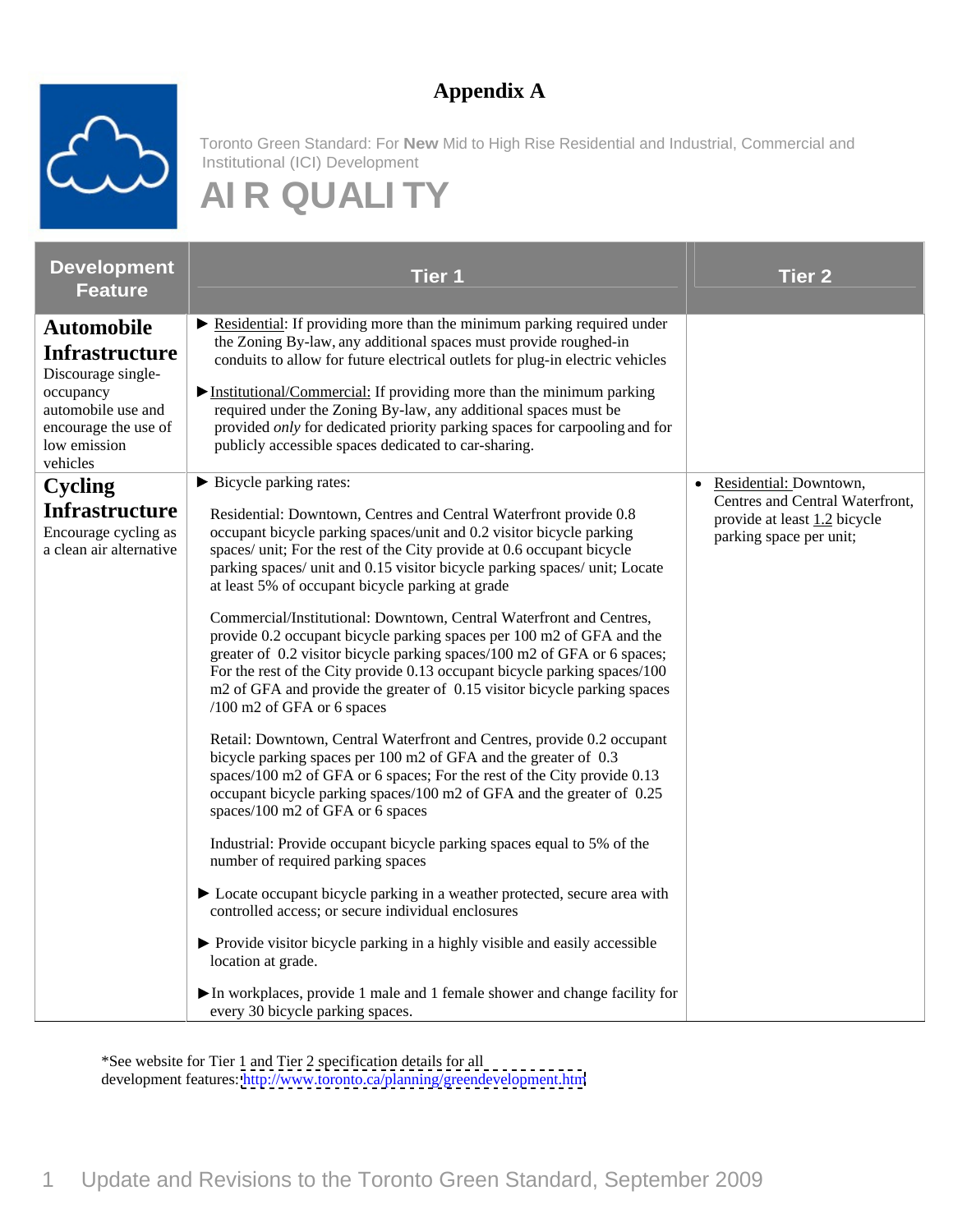#### **Appendix A**



Toronto Green Standard: For **New** Mid to High Rise Residential and Industrial, Commercial and Institutional (ICI) Development

## **AI R QUALI TY**

| <b>Development</b>                  | Tier 1                                                                                                                                                  | <b>Tier 2</b>                                                    |
|-------------------------------------|---------------------------------------------------------------------------------------------------------------------------------------------------------|------------------------------------------------------------------|
| <b>Feature</b>                      |                                                                                                                                                         |                                                                  |
| Pedestrian                          | • Connect buildings on the site to off-site pedestrian paths, surface transit<br>stops and parking areas (car and bike)                                 |                                                                  |
| <b>Infrastructure</b>               |                                                                                                                                                         |                                                                  |
| Encourage walking<br>as a clean air | $\triangleright$ Design onsite sidewalks, crosswalks and walkways to be continuous,<br>universally accessible, barrier free and clearly designated.     |                                                                  |
| alternative for all                 |                                                                                                                                                         |                                                                  |
| ages and abilities                  | • Outdoor waiting areas located on the site must offer protection from the<br>weather                                                                   |                                                                  |
|                                     |                                                                                                                                                         |                                                                  |
|                                     | ▶ Use pedestrian-specific lighting directed onto sidewalks, pathways,<br>entrances and outdoor waiting areas                                            |                                                                  |
|                                     |                                                                                                                                                         |                                                                  |
|                                     | ▶ Where a transit stop is located within a walking distance of the project site<br>boundary, the building main entrance should have a direct pedestrian |                                                                  |
|                                     | linkage to that transit stop                                                                                                                            |                                                                  |
| <b>Urban Heat</b>                   | $\triangleright$ Use high-albedo surface materials for at least $50\%$ of the site's non-roof                                                           | $\triangleright$ Use high-albedo surface                         |
| <b>Island</b>                       | hardscape.                                                                                                                                              | materials for at least 75% of the                                |
| <b>Reduction: At</b>                | Use open grid pavement for at least 50% of the site's non-roof hardscape                                                                                | site's non-roof hardscape.<br><b>OR</b>                          |
|                                     | - OR                                                                                                                                                    | Use open grid pavement for at                                    |
| Grade<br>Reduce ambient             | Shade within 5 years at least 50% of hardscape, including surface parking                                                                               | least $\frac{75}{%}$ of the site's non-roof                      |
| surface temperatures,               | areas, walkways and other hard surfaces.<br>OR.                                                                                                         | hardscape<br><b>OR</b>                                           |
| and provide shade                   | Use a combination of high-albedo surface materials, open grid pavement                                                                                  | Shade at least 75% of hardscape,                                 |
| for human health and<br>comfort     | and shade for at least 50% of the site's non-roof hardscape                                                                                             | including surface parking areas,                                 |
|                                     | ▶ Plant large growing shade trees at the equivalent of 6-8m intervals starting                                                                          | walkways and other hard                                          |
|                                     | from the property line:                                                                                                                                 | surfaces.<br><b>OR</b>                                           |
|                                     | • along all street frontages,                                                                                                                           | If surface parking is provided,                                  |
|                                     | • along all open space frontages and                                                                                                                    | plant internal shade trees at a                                  |
|                                     | • along all public walkways, excluding driveways and easements                                                                                          | minimum ratio of one tree                                        |
|                                     | If surface parking is permitted and provided, plant shade trees at a                                                                                    | planted for every three parking<br>spaces supplied               |
|                                     | minimum ratio of one tree planted for every five parking spaces supplied                                                                                | OR                                                               |
|                                     |                                                                                                                                                         | Install a Green wall on an                                       |
|                                     |                                                                                                                                                         | exterior surface that is either<br>free-standing or part of a    |
|                                     |                                                                                                                                                         | building to a minimum height of                                  |
|                                     |                                                                                                                                                         | one-storey.                                                      |
|                                     |                                                                                                                                                         | OR                                                               |
|                                     |                                                                                                                                                         | Use a combination of high-                                       |
|                                     |                                                                                                                                                         | albedo surface materials, open<br>grid pavement and shade for at |
|                                     |                                                                                                                                                         | least 75% of the site's non-roof                                 |
|                                     |                                                                                                                                                         | hardscape                                                        |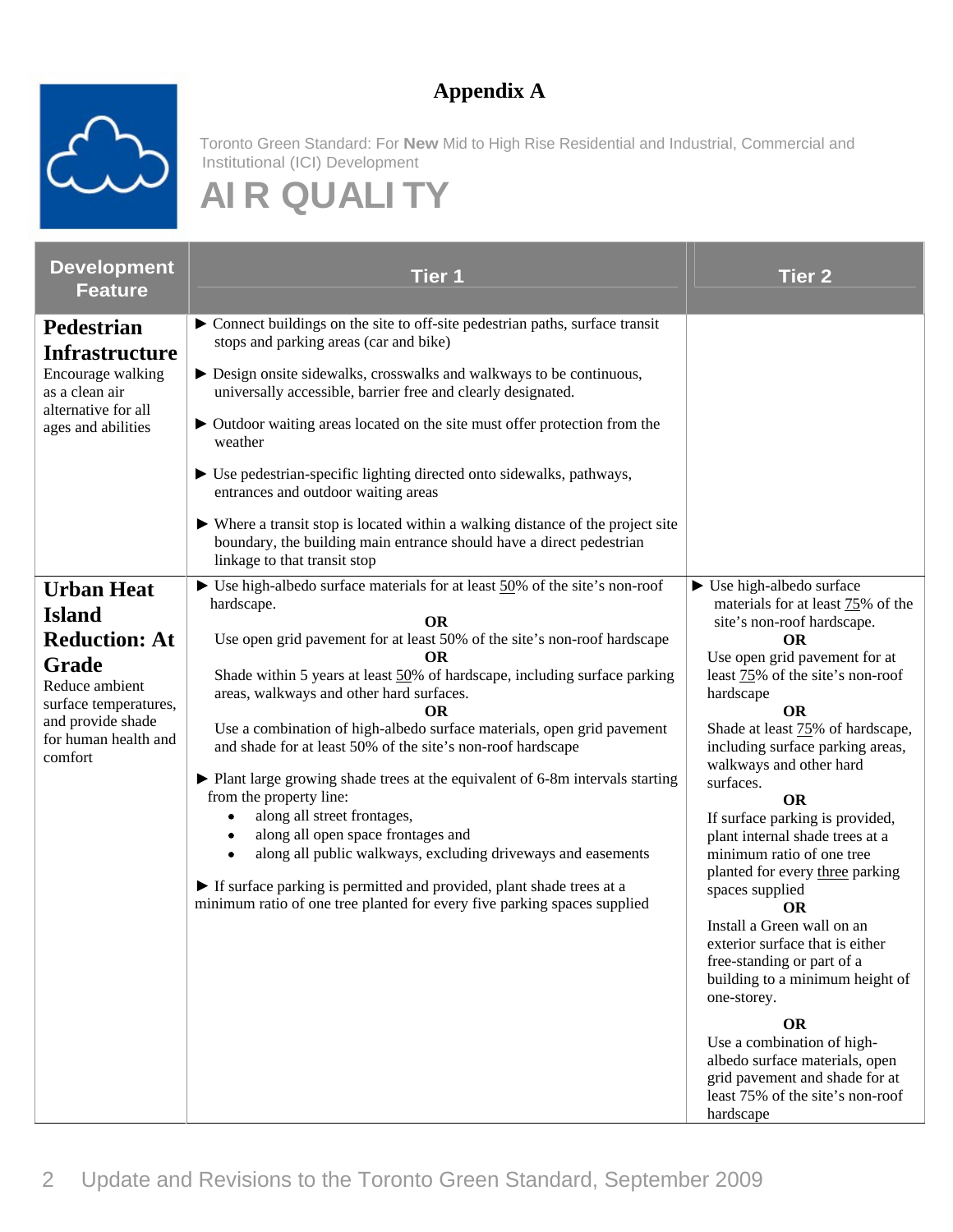#### **Appendix A**



Toronto Green Standard: For **New** Mid to High Rise Residential and Industrial, Commercial and Institutional (ICI) Development

## **AI R QUALI TY**

| Development<br><b>Feature</b>                              | Tier 1                                                                                                                                                                                                                                                                                           | <b>Tier 2</b> |
|------------------------------------------------------------|--------------------------------------------------------------------------------------------------------------------------------------------------------------------------------------------------------------------------------------------------------------------------------------------------|---------------|
| <b>Urban Heat</b><br><b>Island</b>                         | For buildings included in the City of Toronto Green Roof By-law install a<br>green roof to meet the requirements of the By-law                                                                                                                                                                   |               |
| <b>Reduction:</b><br><b>Roof</b>                           | For buildings not covered by the Green Roof By-law do one of the<br>following for available roof space:                                                                                                                                                                                          |               |
| Reduce ambient<br>surface temperatures<br>on/from rooftops | Install green roof with 50% minimum coverage<br><b>OR</b><br>Use cool roofing materials for 100% of the roof<br>OR.<br>Use a combination of both for a minimum of 75% of the roof.                                                                                                               |               |
|                                                            | For all City owned buildings and all Agencies, Boards, Commissions,<br>Corporations and Divisions, new buildings will provide a green roof with<br>total area coverage equal to at least 50% of the building footprint. Cover<br>the remaining available roof space with cool roofing materials. |               |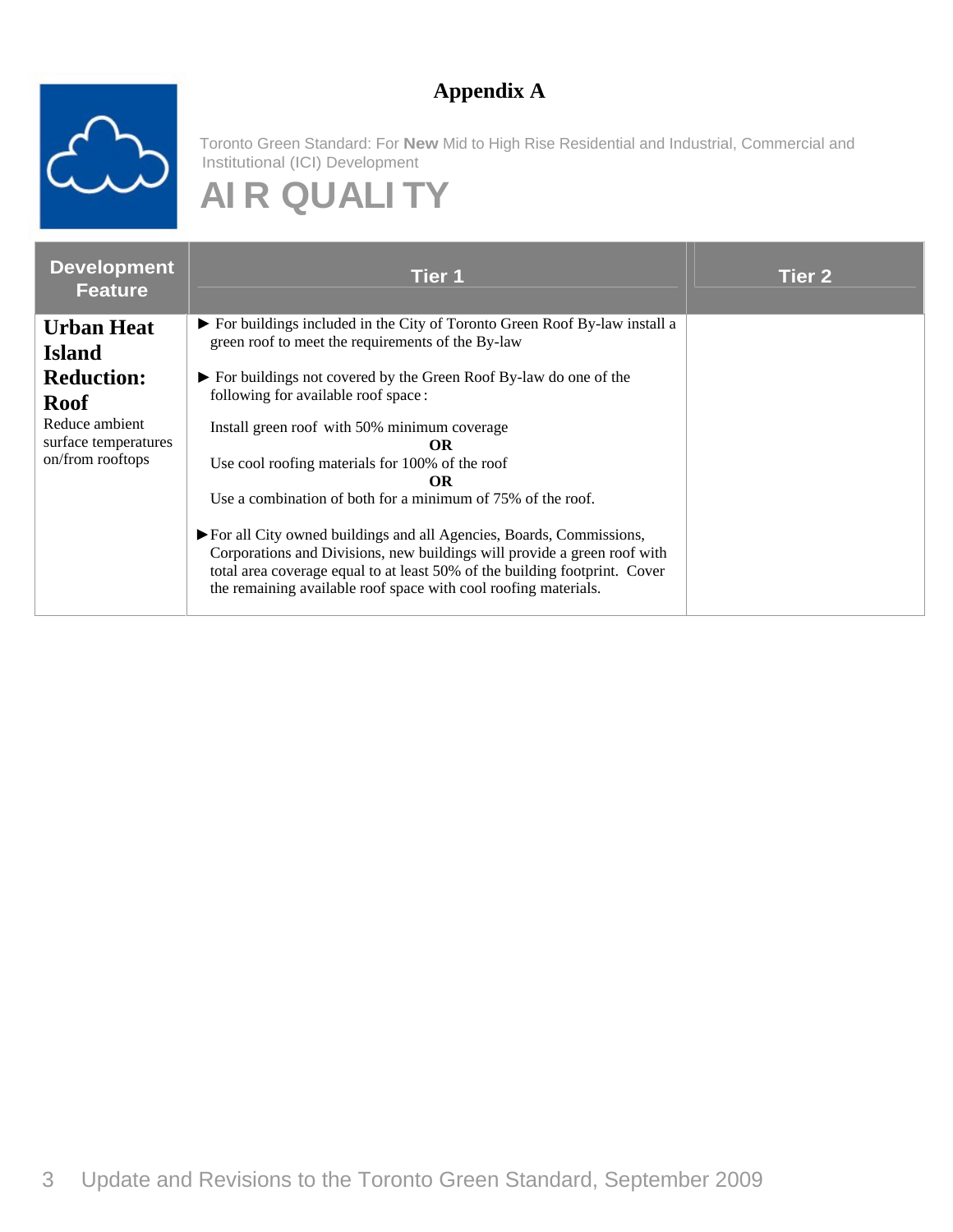

# **GREENHOUSE GAS EMI SSI ONS/ ENERGY EFFI CI ENCY**

| <b>Development</b>                   |                                                                                      |                                                                |
|--------------------------------------|--------------------------------------------------------------------------------------|----------------------------------------------------------------|
| Feature                              | Tier 1                                                                               | Tier 2                                                         |
|                                      | Design and construct building (s) to achieve at least 25%                            | $\blacktriangleright$ Design and construct building (s) to     |
| <b>Minimum</b>                       | efficiency improvement over the Model National Energy Code<br>for Buildings (MNECB). | achieve at least 35% efficiency<br>improvement over the MNECB. |
| <b>Energy</b>                        |                                                                                      |                                                                |
| Performance<br>Minimize demand for   |                                                                                      | • Install certified in-suite smart meters in                   |
| energy through<br>efficient building |                                                                                      | all residential units                                          |
|                                      |                                                                                      |                                                                |
| design and encourage                 |                                                                                      |                                                                |
| renewable energy<br>production       |                                                                                      |                                                                |
| <b>Systems</b>                       |                                                                                      | Commission the project using best<br>practice commissioning    |
| <b>Commissioning</b>                 |                                                                                      |                                                                |
| Ensure building<br>systems function  |                                                                                      |                                                                |
| properly                             |                                                                                      |                                                                |
|                                      |                                                                                      |                                                                |
|                                      |                                                                                      |                                                                |
|                                      |                                                                                      |                                                                |
|                                      |                                                                                      |                                                                |
|                                      |                                                                                      |                                                                |
|                                      |                                                                                      |                                                                |
|                                      |                                                                                      |                                                                |
|                                      |                                                                                      |                                                                |
|                                      |                                                                                      |                                                                |
|                                      |                                                                                      |                                                                |
|                                      |                                                                                      |                                                                |
|                                      |                                                                                      |                                                                |
|                                      |                                                                                      |                                                                |
|                                      |                                                                                      |                                                                |
|                                      |                                                                                      |                                                                |
|                                      |                                                                                      |                                                                |
|                                      |                                                                                      |                                                                |
|                                      |                                                                                      |                                                                |
|                                      |                                                                                      |                                                                |
|                                      |                                                                                      |                                                                |
|                                      |                                                                                      |                                                                |
|                                      |                                                                                      |                                                                |
|                                      |                                                                                      |                                                                |
|                                      |                                                                                      |                                                                |
|                                      | 4 Update and Revisions to the Toronto Green Standard, September 2009                 |                                                                |
|                                      |                                                                                      |                                                                |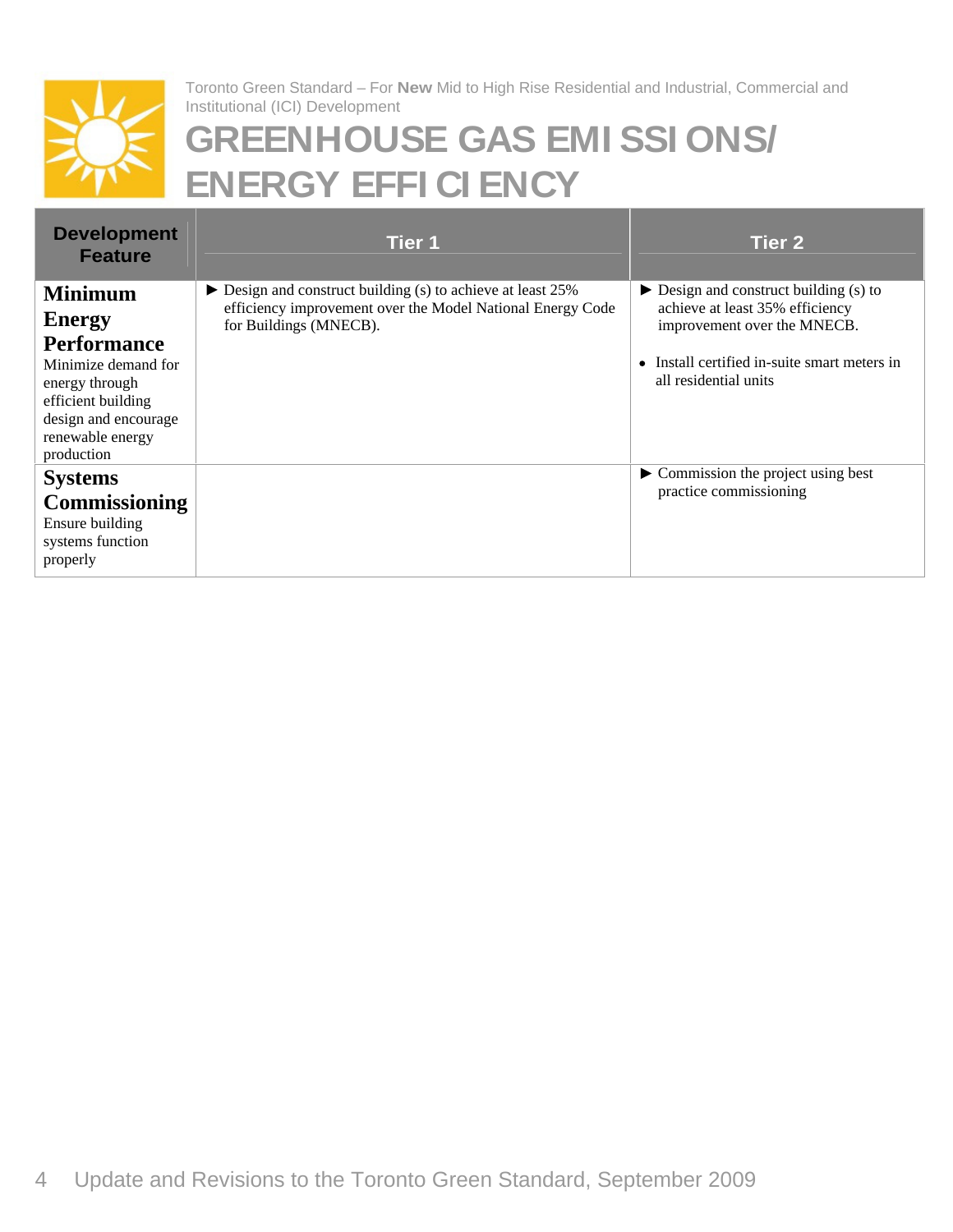

# **WATER QUALI TY, QUANTI TY AND EFFI CI ENCY**

| <b>Development</b><br><b>Feature</b>                                                                                                       | Tier 1                                                                                                                                                                                                                                                                                                                                                                                                                                                    | <b>Tier 2</b>                                                                                                                                                                                                                                                                                                                         |
|--------------------------------------------------------------------------------------------------------------------------------------------|-----------------------------------------------------------------------------------------------------------------------------------------------------------------------------------------------------------------------------------------------------------------------------------------------------------------------------------------------------------------------------------------------------------------------------------------------------------|---------------------------------------------------------------------------------------------------------------------------------------------------------------------------------------------------------------------------------------------------------------------------------------------------------------------------------------|
| <b>Construction</b><br><b>Activity</b><br>Ensure protection of<br>water quality during<br>construction and<br>demolition                   | $\triangleright$ Follow the Erosion and Sediment Control Guidelines for Urban<br><b>Construction (Greater Golden Horseshoe Conservation</b><br>Authorities, December 2006) during construction and<br>demolition activities.                                                                                                                                                                                                                              |                                                                                                                                                                                                                                                                                                                                       |
| <b>Stormwater</b><br><b>Retention</b><br>(Water Balance)<br>Minimize stormwater<br>that leaves the site                                    | Retain stormwater on-site to the same level of annual volume<br>of overland runoff allowable under pre-development conditions <sup>1</sup><br>$\triangleright$ Retain at least the first 5 mm from each rainfall through<br>rainwater reuse, onsite infiltration, and evapo-transpiration<br>OR<br>Ensure that the maximum allowable annual runoff volume from<br>the development site is no more than 50% of the total average<br>annual rainfall depth. | • Retain 25mm from a 24 hour rainfall event<br>for rainwater reuse, onsite infiltration<br>and/or evapo-transpiration.                                                                                                                                                                                                                |
| <b>Water Quality</b><br>- Stormwater<br><b>Run-Off</b><br>Manage and clean<br>stormwater that<br>leaves the site                           | Remove 80% of total suspended solids (TSS) on an annual<br>loading basis from all runoff leaving the site based on the post-<br>development level of imperviousness.<br>$\triangleright$ Control amount of E. Coli directly entering Lake Ontario and<br>waterfront areas as identified in the Wet Weather Flow<br>Management Guidelines.                                                                                                                 |                                                                                                                                                                                                                                                                                                                                       |
| Water<br><b>Efficiency</b><br>Reduce demand for<br>potable water through<br>greater efficiencies<br>and by the use of<br>non-potable water | Use water efficient plant material for at least 50% of landscaped<br>area (including vegetated roofs and walls).                                                                                                                                                                                                                                                                                                                                          | Install water fixtures and appliances that<br>achieve at least a 30% reduction in potable<br>water consumption for the building (not<br>including irrigation) over the baseline<br>water fixtures and appliances<br>$\blacktriangleright$ Where soft-landscaping exists on site,<br>reduce potable water use for irrigation by<br>50% |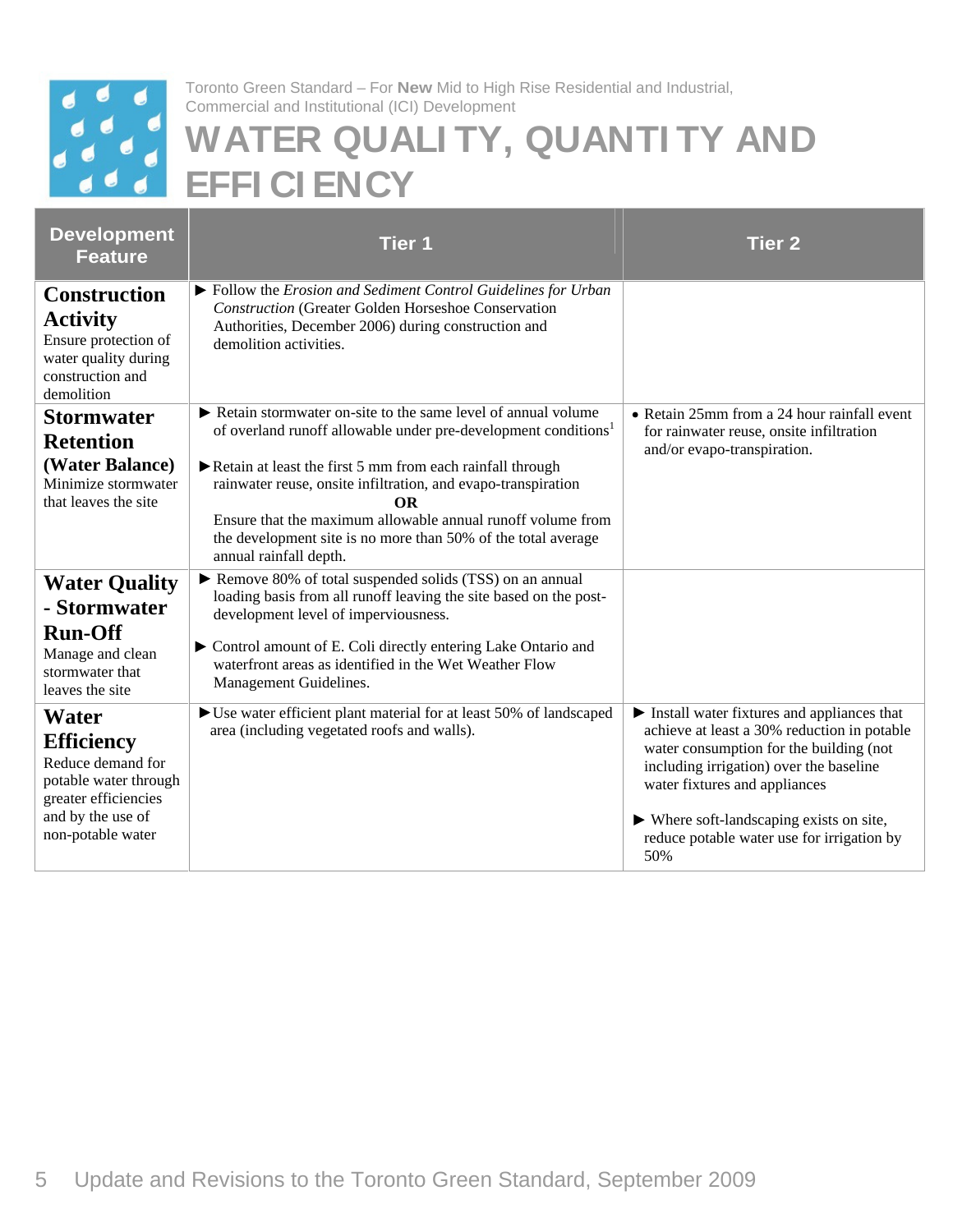

| <b>Development</b><br><b>Feature</b>                                                                              | Tier 1                                                                                                                                                                                                                                                                          | Tier 2                                                                                                                   |
|-------------------------------------------------------------------------------------------------------------------|---------------------------------------------------------------------------------------------------------------------------------------------------------------------------------------------------------------------------------------------------------------------------------|--------------------------------------------------------------------------------------------------------------------------|
| <b>Urban Forest:</b><br><b>Tree</b><br><b>Protection</b>                                                          | Adhere to the Tree Protection Policy and standards for tree<br>protection barriers during construction according to<br>Specifications for Construction Near Trees<br>Retain all trees that are 30cm or more DBH (diameter at                                                    |                                                                                                                          |
| Preserve the urban<br>forest                                                                                      | breast height) in accordance with the City of Toronto Private<br>Tree Protection By-law                                                                                                                                                                                         |                                                                                                                          |
|                                                                                                                   | ▶ Where private property is within a Ravine Protected Area<br>retain trees of all diameters                                                                                                                                                                                     |                                                                                                                          |
|                                                                                                                   | ▶ Where applicable, protect and retain trees of all diameters<br>adjacent to City of Toronto streets and roadways and City-<br>owned Parkland                                                                                                                                   |                                                                                                                          |
| <b>Urban Forest:</b><br><b>Encourage</b>                                                                          | $\triangleright$ Plant a minimum of one tree on-site for every 30 $m^2$ of post<br>development site area covered by soft landscaping                                                                                                                                            |                                                                                                                          |
| <b>Tree Growth</b><br>Enhance the urban<br>forest                                                                 | $\blacktriangleright$ Trees in hardscaping: For 2 or more trees planted in<br>primarily hardscaped areas, provide a minimum of volume<br>of $15m^3$ of high quality soil per tree. A single tree planted in<br>hardscape requires a minimum volume of $30 \text{ m}^3$ of soil. |                                                                                                                          |
|                                                                                                                   | Trees in softscaping: Provide trees planted in softscaping<br>with a minimum volume of $30 \text{ m}^3$ of high quality soil. <sup>4</sup>                                                                                                                                      |                                                                                                                          |
|                                                                                                                   | ▶ Provide a watering program for trees for the first 2 years<br>after planting. <sup>5</sup>                                                                                                                                                                                    |                                                                                                                          |
| <b>Natural</b><br><b>Heritage: Site</b><br>Protect, restore and<br>enhance the natural                            | $\blacktriangleright$ Ensure that at least 50% of vegetation species used in<br>landscaping are native.<br>▶ Do not plant any invasive species on properties along streets<br>abutting ravines and natural areas.                                                               | • 100% of tree species planted must be<br>native species on properties or streets<br>abutting ravines and natural areas  |
| heritage system.<br>Protect and increase<br>biodiversity.                                                         | ▶ Where a development setback from the top-of-bank of a<br>valley, ravine or bluff or a buffer area is required by the City,<br>all plants must be native species.                                                                                                              | • Where a setback from top-of-bank is<br>required, the setback must be planted and<br>all plants must be native species. |
| <b>Soil Quality</b><br>and Planting                                                                               | Retain and reuse all uncontaminated on-site soil in areas not<br>covered by the building and parking footprint or hard<br>surfaces;<br>OR                                                                                                                                       |                                                                                                                          |
| <b>Conditions:</b><br>Provide growing<br>$\alpha$ conditions to support<br>long-term plant<br>survival and growth | Adjust or replace with soil of equal or better quality.                                                                                                                                                                                                                         |                                                                                                                          |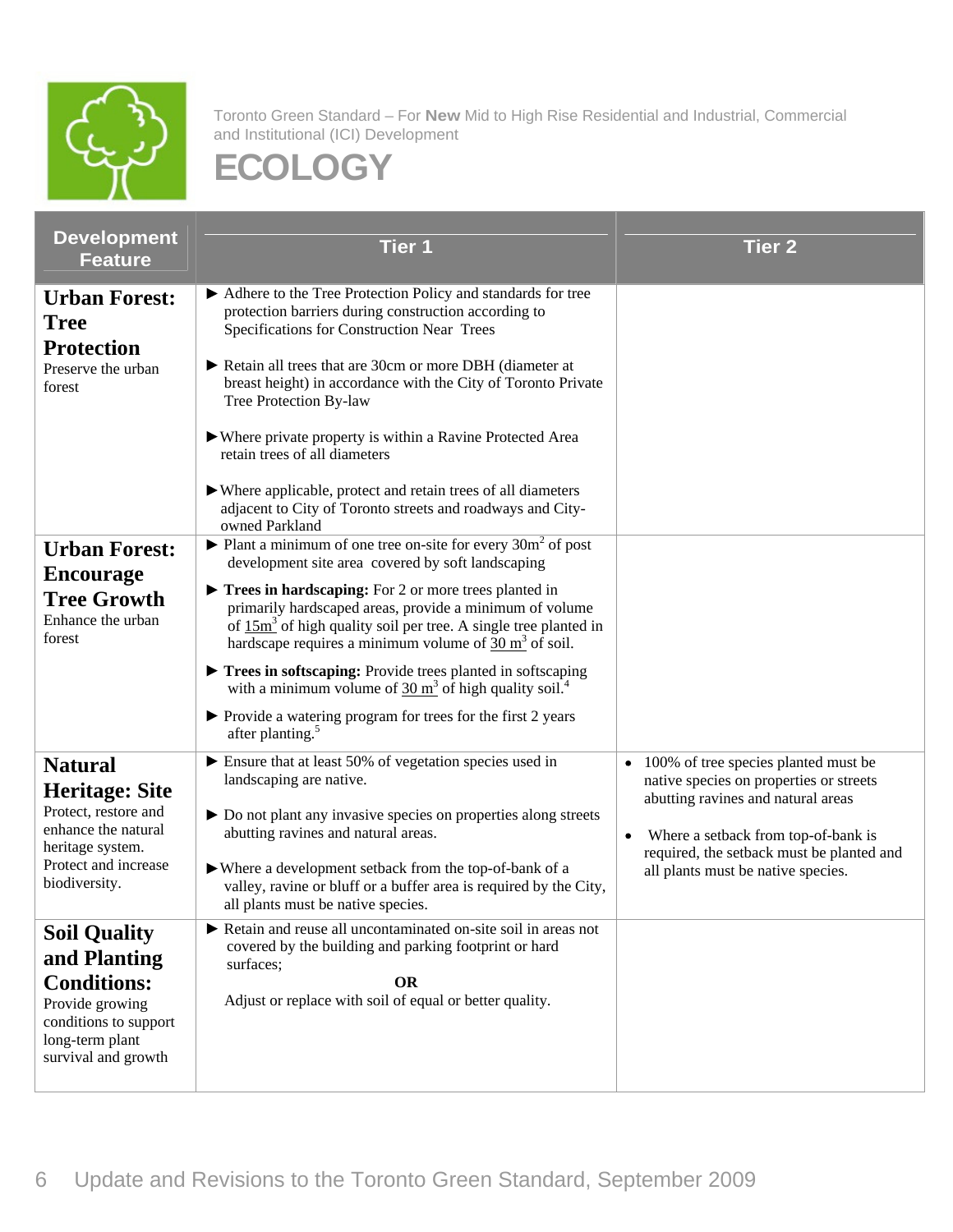

| <b>Development</b><br>Feature                                          | <b>Tier 1</b>                                                                                                                                                                                                                   | <b>Tier 2</b>                                                                                                                                                  |
|------------------------------------------------------------------------|---------------------------------------------------------------------------------------------------------------------------------------------------------------------------------------------------------------------------------|----------------------------------------------------------------------------------------------------------------------------------------------------------------|
| <b>Glass and</b><br>other design<br>features for<br><b>Migratory</b>   | Treat glass with a density pattern between 10-28cm apart for<br>a minimum of the first 10-12m of a building above grade<br>OR<br>Mute reflections for a minimum of the first 10-12m of a                                        | • Apply glass treatment to supplementary<br>building and glass features on site (e.g.<br>windbreaks, solariums, etc.)                                          |
| <b>Birds:</b><br>Ensure that design<br>features minimize the           | building above grade<br>Ensure ground level ventilation grates have a porosity of less<br>than 2cm X 2cm.                                                                                                                       |                                                                                                                                                                |
| risk for migratory bird<br>collisions.                                 | ► Where a green roof is constructed that is adjacent to glass<br>surfaces; ensure that the glass is treated to a height of at least<br>12m above the level of the green roof to prevent potentially<br>fatal window collisions. |                                                                                                                                                                |
| <b>Light Pollution</b><br>Reduce nighttime<br>glare and light trespass | $\triangleright$ No up-lighting from exterior light fixtures unless otherwise<br>permitted through a Heritage designation<br>Install exterior light fixtures that are shielded to prevent Glare                                 | Eliminate all spotlighting and rooftop<br>vanity lighting on the building<br>$\blacktriangleright$ In Commercial/Institutional buildings,                      |
| from the building and<br>the site                                      | and/or Light Trespass onto any neighbouring properties                                                                                                                                                                          | install an automatic device that reduces the<br>outward spillage of internal light by:<br>Reducing the input power to lighting                                 |
|                                                                        |                                                                                                                                                                                                                                 | fixtures by at least 50% between the hours<br>of 11 PM and 5 AM.<br>Shielding all openings in the envelope with<br>a direct line of sight to any non-emergency |
|                                                                        |                                                                                                                                                                                                                                 | light fixture between the hours of 11 PM<br>and 5 AM.                                                                                                          |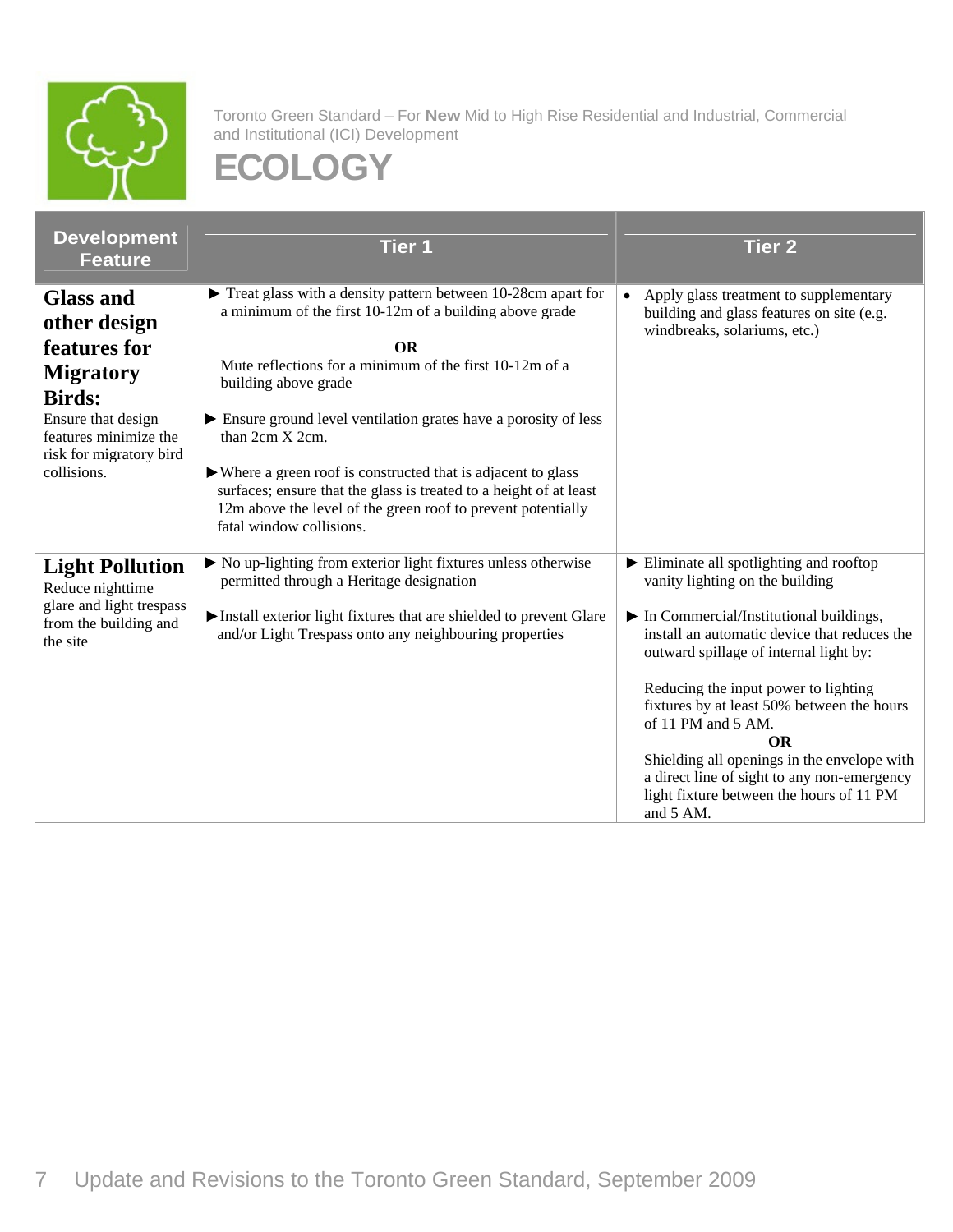

### **SOLI D WASTE**

| <b>Development</b><br><b>Feature</b>                                                                                                                         | <b>Tier 1</b>                                                                                                                                                                                                                                                                                                                                                                                       | Tier 2                                                                                                                                   |
|--------------------------------------------------------------------------------------------------------------------------------------------------------------|-----------------------------------------------------------------------------------------------------------------------------------------------------------------------------------------------------------------------------------------------------------------------------------------------------------------------------------------------------------------------------------------------------|------------------------------------------------------------------------------------------------------------------------------------------|
| $\parallel$ Storage and<br><b>Collection of</b><br><b>Recycling and</b><br><b>Organic Waste</b><br>Facilitate waste<br>reduction and efficient<br>processing | $\triangleright$ Provide a dedicated area or areas within or attached to the<br>building for the collection and storage of recycling and<br>organic waste<br>If a separate recycling room is required, provide an recycling<br>room with an area of at least $10 \text{ m}^2$ for the first 40 residential<br>units and $5 \text{ m}^2$ for each additional 40 residential units in the<br>building | • For residential buildings, provide<br>recycling containers with the capacity of 8<br>cubic yards per 100 residential units per<br>week |
| <b>Reuse of</b><br><b>Building</b><br><b>Materials</b><br>Reduce demand for<br>new materials and<br>reduce waste going to<br>landfill                        |                                                                                                                                                                                                                                                                                                                                                                                                     | • Ensure that at least 5% of a project's<br>materials (based on value) comprise<br>salvaged, refurbished or reused materials.            |
| Use of<br><b>Recycled</b><br><b>Materials</b><br>Reduce demand for<br>new materials and<br>increase market for<br>recycled materials                         |                                                                                                                                                                                                                                                                                                                                                                                                     | • Ensure that at least 15% of a project's<br>construction materials (based on value)<br>are comprised of recycled content <sup>1</sup>   |
| <b>Construction</b><br>and Demolition<br>Waste<br>Management<br>Reduce waste going to<br>landfill                                                            |                                                                                                                                                                                                                                                                                                                                                                                                     | • Recycle at least 75% of non-hazardous<br>construction and demolition debris.                                                           |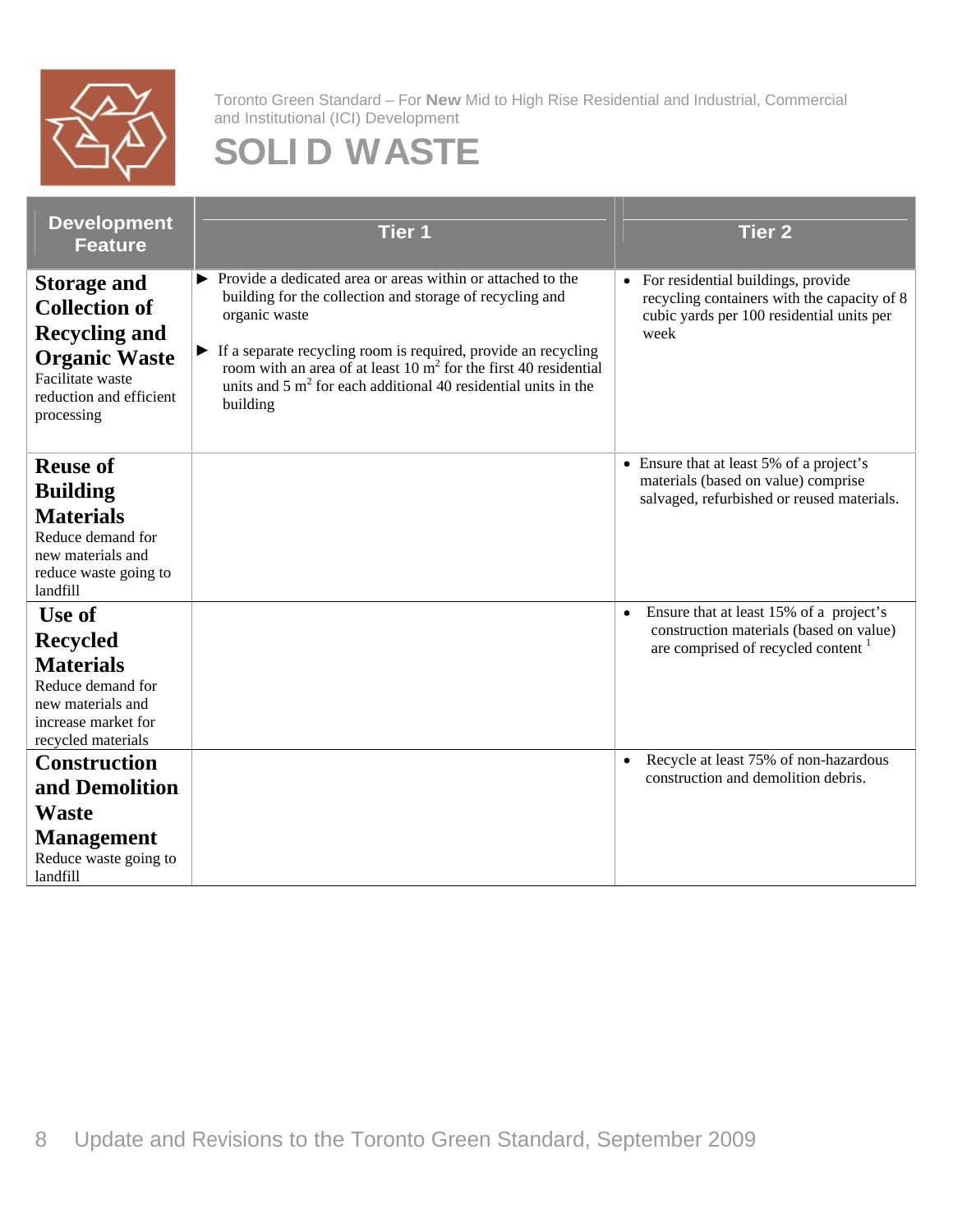

## **AI R QUALI TY**

| <b>Development</b><br>Feature                                                                                                                         | Tier <sub>1</sub>                                                                                                                                                                                                                                                                                                                                                                                                                                                                                                                                                                                                                                                                                                                                                                                                                                                                                                                                                                                                                                                                                                                                                                                                                                  | Tier 2 |
|-------------------------------------------------------------------------------------------------------------------------------------------------------|----------------------------------------------------------------------------------------------------------------------------------------------------------------------------------------------------------------------------------------------------------------------------------------------------------------------------------------------------------------------------------------------------------------------------------------------------------------------------------------------------------------------------------------------------------------------------------------------------------------------------------------------------------------------------------------------------------------------------------------------------------------------------------------------------------------------------------------------------------------------------------------------------------------------------------------------------------------------------------------------------------------------------------------------------------------------------------------------------------------------------------------------------------------------------------------------------------------------------------------------------|--------|
| <b>Automobile</b><br><b>Infrastructure</b><br>Discourage single-<br>occupancy automobile<br>use and encourage the<br>use of low emission<br>vehicles. | Institutional/Commercial: If providing more than the minimum<br>parking required under the Zoning By-law, any additional<br>spaces must be provided only for dedicated priority parking<br>spaces for carpooling and for publicly accessible spaces<br>dedicated to car-sharing.                                                                                                                                                                                                                                                                                                                                                                                                                                                                                                                                                                                                                                                                                                                                                                                                                                                                                                                                                                   |        |
| Cycling<br><b>Infrastructure</b><br>Encourage cycling as<br>a clean air alternative                                                                   | Bicycle parking rates:<br>Commercial/Institutional: Downtown, Central Waterfront and<br>Centres, provide 0.2 occupant bicycle parking spaces per 100<br>$m2$ of GFA and the greater of $0.2$ visitor bicycle parking<br>spaces/100 $m^2$ of GFA or 6 spaces; For the rest of the City<br>provide $0.13$ occupant bicycle parking spaces/100 m <sup>2</sup> of GFA<br>and provide the greater of $0.15$ visitor bicycle parking spaces<br>$(100 \text{ m}^2 \text{ of } GFA \text{ or } 6 \text{ spaces})$<br>Retail: Downtown, Central Waterfront and Centres, provide 0.2<br>occupant bicycle parking spaces per $100 \text{ m}^2$ of GFA and the<br>greater of $0.3$ spaces/100 m <sup>2</sup> of GFA or 6 spaces; For the rest<br>of the City provide 0.13 occupant bicycle parking spaces/100<br>$m2$ of GFA and the greater of $0.25$ spaces/100 m <sup>2</sup> of GFA or 6<br>spaces<br>Industrial: Provide occupant bicycle parking spaces equal to<br>5% of the number of required parking spaces<br>• Locate occupant bicycle parking in a weather protected, secure<br>area with controlled access; or secure individual enclosures<br>▶ Provide visitor bicycle parking in a highly visible and easily<br>accessible location at grade. |        |
|                                                                                                                                                       | In workplaces, provide 1 male and 1 female shower and change<br>facility for every 30 bicycle parking spaces.                                                                                                                                                                                                                                                                                                                                                                                                                                                                                                                                                                                                                                                                                                                                                                                                                                                                                                                                                                                                                                                                                                                                      |        |

\*See website for Tier 1 and Tier 2 specification details for all development features: http:/[/www.toronto.ca/planning/greendevelopment.htm](http://www.toronto.ca/planning/greendevelopment.htm)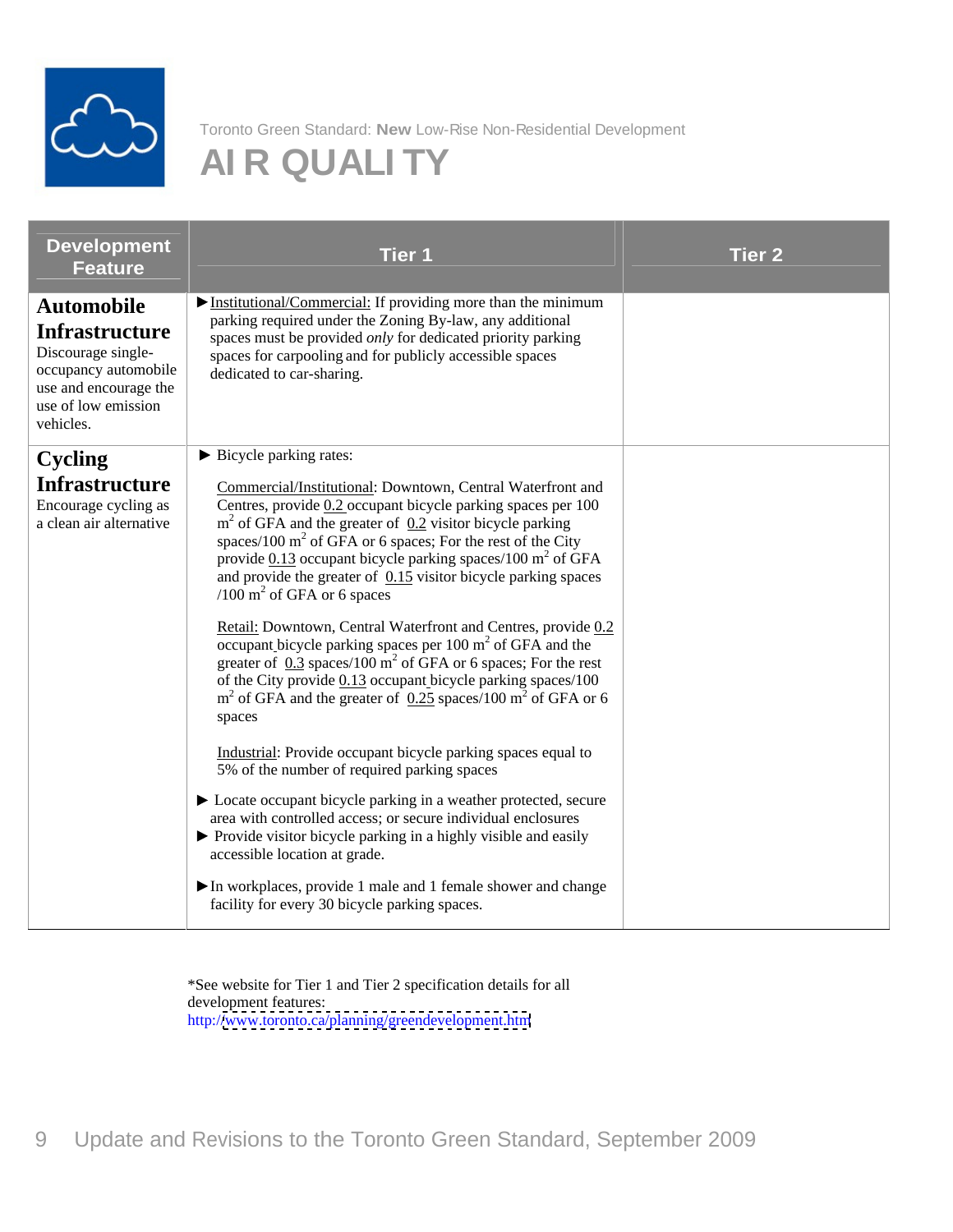

## **AI R QUALI TY**

| <b>Development</b><br><b>Feature</b>                                                                                             | Tier 1                                                                                                                                                                                                                                                                                                                                                                                                                                                                                                                                                                                                      | <b>Tier 2</b>                                                                                                                                                                                                                                                                                                                                                                                                                                                          |
|----------------------------------------------------------------------------------------------------------------------------------|-------------------------------------------------------------------------------------------------------------------------------------------------------------------------------------------------------------------------------------------------------------------------------------------------------------------------------------------------------------------------------------------------------------------------------------------------------------------------------------------------------------------------------------------------------------------------------------------------------------|------------------------------------------------------------------------------------------------------------------------------------------------------------------------------------------------------------------------------------------------------------------------------------------------------------------------------------------------------------------------------------------------------------------------------------------------------------------------|
| Pedestrian<br><b>Infrastructure</b>                                                                                              | Connect buildings on the site to off-site pedestrian paths,<br>surface transit stops and parking areas (car and bike)                                                                                                                                                                                                                                                                                                                                                                                                                                                                                       |                                                                                                                                                                                                                                                                                                                                                                                                                                                                        |
| Encourage walking as<br>a clean air alternative<br>for all ages and<br>abilities                                                 | $\triangleright$ Design onsite sidewalks, crosswalks and walkways to be<br>continuous, universally accessible, barrier free and clearly<br>designated.                                                                                                                                                                                                                                                                                                                                                                                                                                                      |                                                                                                                                                                                                                                                                                                                                                                                                                                                                        |
|                                                                                                                                  | • Outdoor waiting areas located on the site must offer protection<br>from the weather                                                                                                                                                                                                                                                                                                                                                                                                                                                                                                                       |                                                                                                                                                                                                                                                                                                                                                                                                                                                                        |
|                                                                                                                                  | ► Use only pedestrian-specific lighting directed onto sidewalks,<br>pathways, entrances and outdoor waiting areas                                                                                                                                                                                                                                                                                                                                                                                                                                                                                           |                                                                                                                                                                                                                                                                                                                                                                                                                                                                        |
|                                                                                                                                  | $\triangleright$ Where a transit stop is located within a walkable distance of the<br>project site boundary, the building main entrance should have a<br>direct pedestrian linkage to that transit stop                                                                                                                                                                                                                                                                                                                                                                                                     |                                                                                                                                                                                                                                                                                                                                                                                                                                                                        |
| <b>Urban Heat</b><br><b>Island</b>                                                                                               | $\triangleright$ Use high-albedo surface materials <sup>1</sup> for at least 50% of the site's $\triangleright$ Use high-albedo surface materials<br>non-roof hardscape.<br>OR                                                                                                                                                                                                                                                                                                                                                                                                                              | for at least $75\%$ of the site's non-                                                                                                                                                                                                                                                                                                                                                                                                                                 |
| <b>Reduction: At</b><br>Grade<br>Reduce ambient<br>surface temperatures,<br>and provide shade for<br>human health and<br>comfort | Use open grid pavement for at least 50% of the site's non-roof<br>hardscape<br>Shade within 5 years at least 50% of hardscape, including<br>surface parking areas, walkways and other hard surfaces. <sup>4</sup><br>Use a combination of high-albedo surface materials, open grid<br>pavement and shade for at least 50% of the site's non-roof<br>hardscape<br>• Plant large growing shade trees at the equivalent of 6-8m<br>intervals starting from the property line:<br>• along all street frontages,<br>• along all open space frontages and<br>· along all public walkways, excluding driveways and | roof hardscape.<br><b>OR</b><br>Use open grid pavement for at least<br>75% of the site's non-roof hardscape<br>Shade at least 75% of hardscape,<br>including surface parking areas,<br>walkways and other hard surfaces<br>If surface parking is provided, plant<br>internal shade trees at a minimum<br>ratio of one tree planted for every<br>three parking spaces supplied<br>OR.<br>Install a Green wall on an exterior<br>surface that is either free-standing or |
|                                                                                                                                  | easements<br>If surface parking is permitted and provided, plant shade trees at<br>a minimum ratio of one tree planted for every five parking<br>spaces supplied                                                                                                                                                                                                                                                                                                                                                                                                                                            | part of a building to a minimum<br>height of one-storey.<br>OR.<br>Use a combination of high-albedo<br>surface materials, open grid<br>pavement and shade for at least 75%<br>of the site's non-roof hardscape                                                                                                                                                                                                                                                         |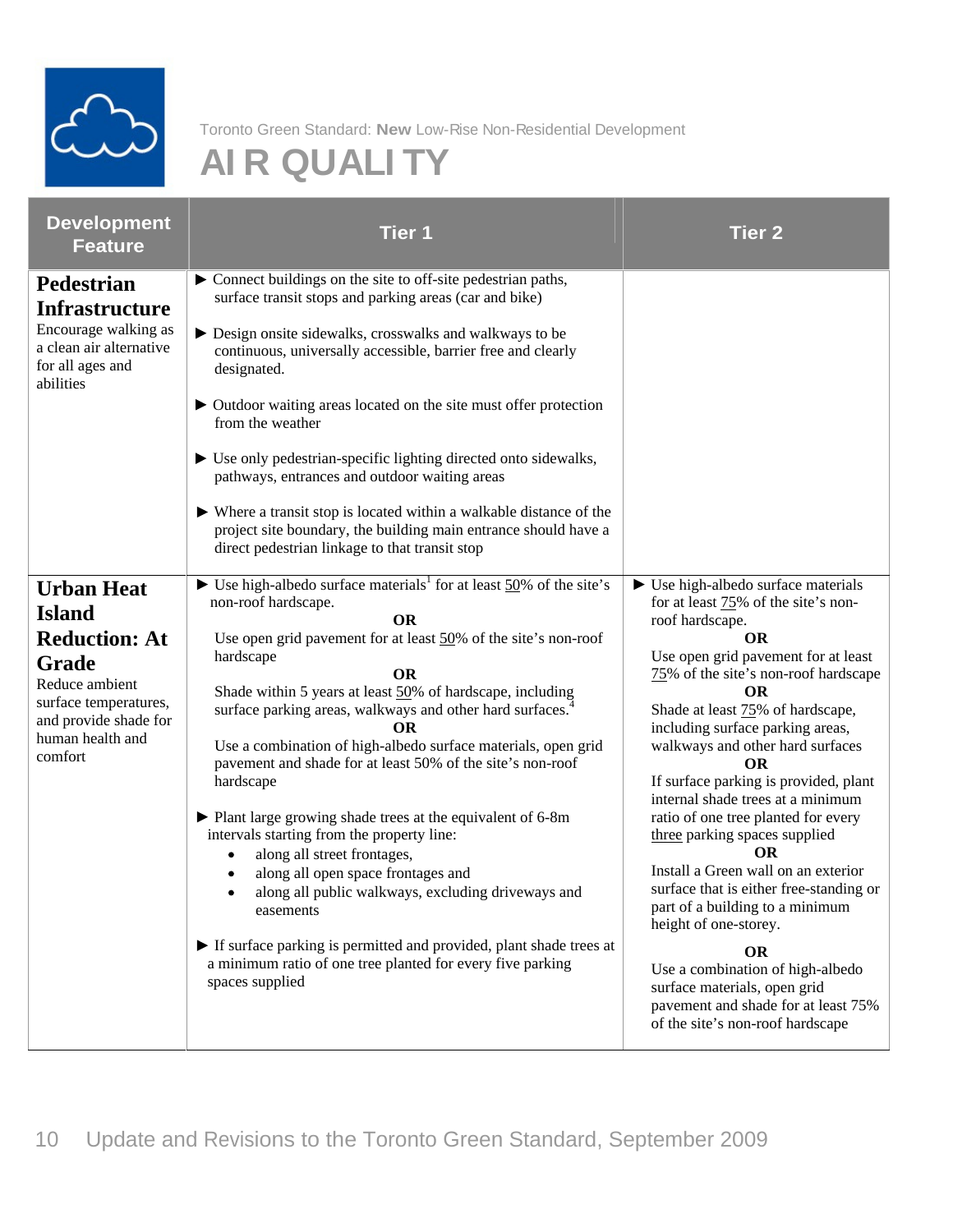

## **AI R QUALI TY**

| <b>Development</b><br>Feature                                                                                                        | <b>Tier 1</b>                                                                                                                                                                                                                                                                                                                                                                                                | <b>Tier 2</b> |
|--------------------------------------------------------------------------------------------------------------------------------------|--------------------------------------------------------------------------------------------------------------------------------------------------------------------------------------------------------------------------------------------------------------------------------------------------------------------------------------------------------------------------------------------------------------|---------------|
| <b>Urban Heat</b><br><b>Island</b><br><b>Reduction:</b><br><b>Roof</b><br>Reduce ambient<br>surface temperatures<br>on/from rooftops | For buildings included in the City of Toronto Green Roof By-<br>law install a green roof to meet the requirements of the By-law<br>For buildings not covered by the Green Roof By-law do one of<br>the following for available roof space:<br>Install green roof with 50% minimum coverage<br>Use cool roofing materials for 100% of the roof<br>Use a combination of both for a minimum of 75% of the roof. |               |
|                                                                                                                                      | For all City owned buildings and all Agencies, Boards,<br>Commissions, Corporations and Divisions, new buildings will<br>provide a green roof with total area coverage equal to at least 50%<br>of the building footprint. Cover the remaining available roof<br>space with cool roofing materials.                                                                                                          |               |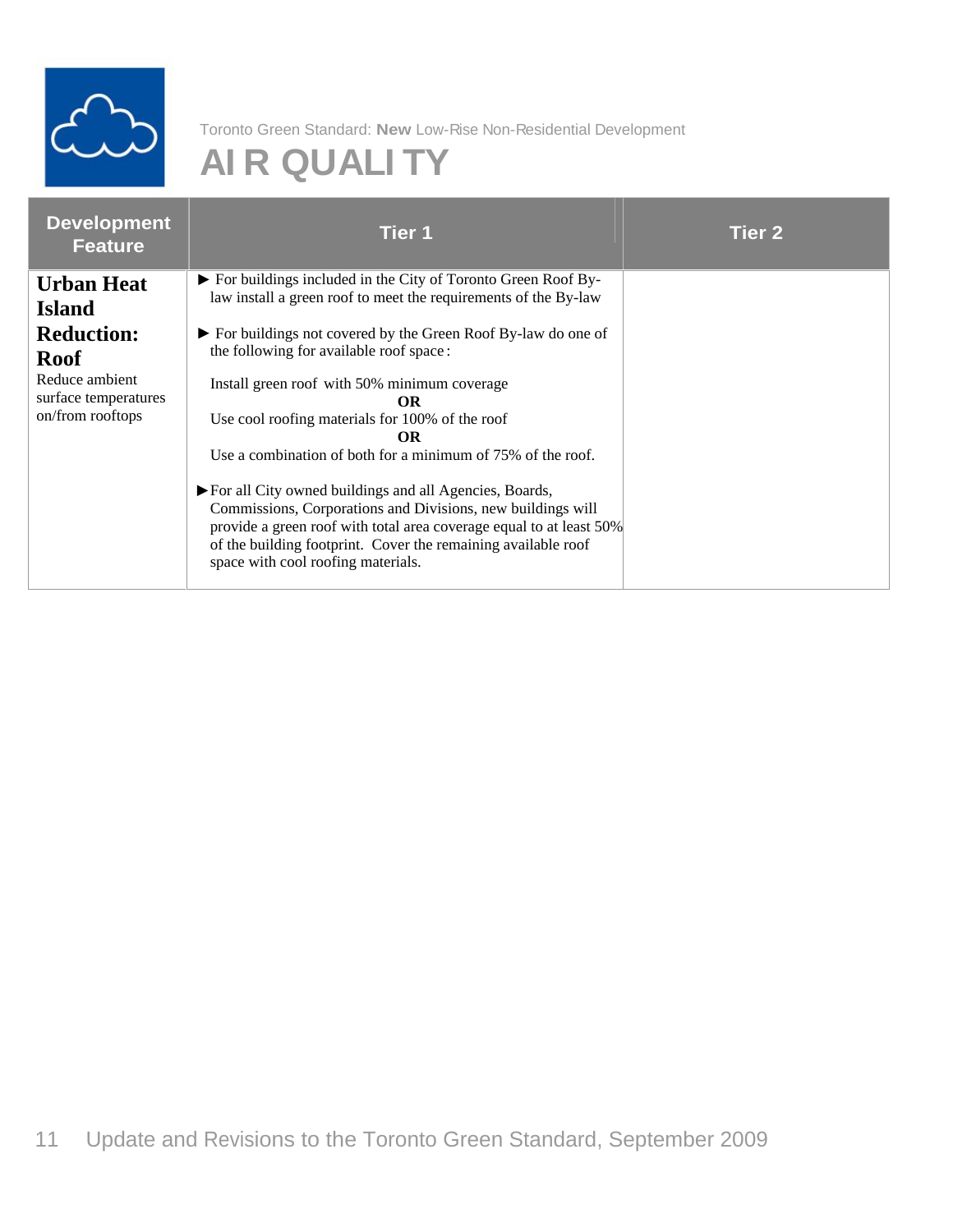

#### Toronto Green Standard – **NEW** Low-Rise Non-Residential Development **GREENHOUSE GAS EMI SSI ONS/ ENERGY EFFI CI ENCY**

| <b>Development</b><br><b>Feature</b>                                                                                                     | Tier 1                                                                                                           | Tier 2                                                                                                                  |
|------------------------------------------------------------------------------------------------------------------------------------------|------------------------------------------------------------------------------------------------------------------|-------------------------------------------------------------------------------------------------------------------------|
| Minimum<br><b>Energy</b><br>Performance<br>Minimize demand for<br>energy through<br>efficient building<br>design and renewable<br>energy | $\triangleright$ Design and construct building to achieve at least 25% efficiency<br>improvement over the MNECB. | $\triangleright$ Design and construct building (s)<br>to achieve at least 35% efficiency<br>improvement over the MNECB. |
| <b>Systems</b><br>Commissioning<br>Ensure building<br>systems function<br>properly                                                       |                                                                                                                  | $\blacktriangleright$ Commission the project using best<br>practice commissioning                                       |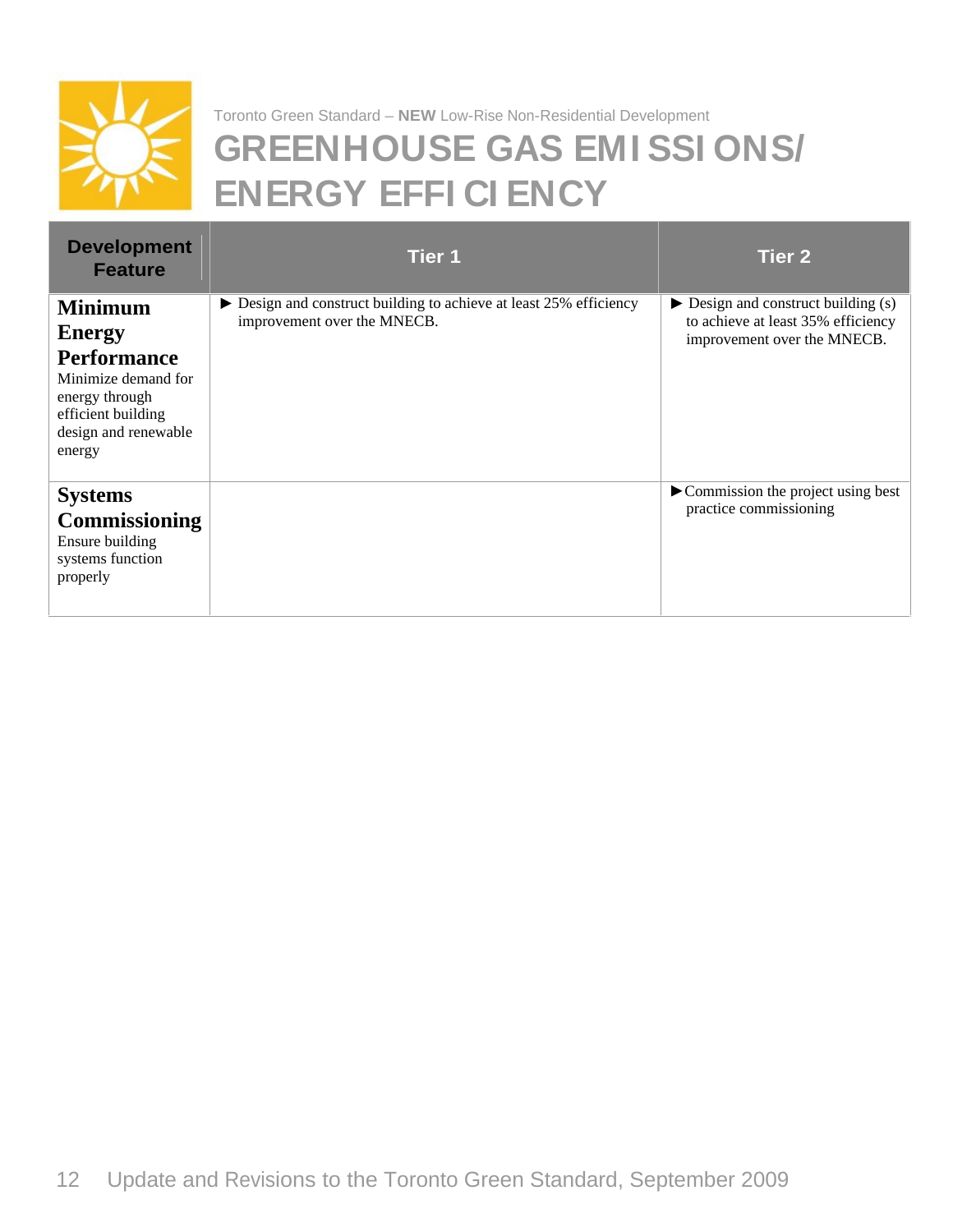

#### Toronto Green Standard – For **New** Low-Rise Non-Residential Development **WATER QUALI TY, QUANTI TY AND EFFI CI ENCY**

| <b>Development</b><br>Feature                                                                                                               | Tier 1                                                                                                                                                                                                                                                                                                                                                                                                                                              | Tier 2                                                                                                                                                                                                                                                                                                                                   |
|---------------------------------------------------------------------------------------------------------------------------------------------|-----------------------------------------------------------------------------------------------------------------------------------------------------------------------------------------------------------------------------------------------------------------------------------------------------------------------------------------------------------------------------------------------------------------------------------------------------|------------------------------------------------------------------------------------------------------------------------------------------------------------------------------------------------------------------------------------------------------------------------------------------------------------------------------------------|
| <b>Construction</b><br><b>Activity</b><br>Ensure protection of<br>water quality during<br>construction and<br>demolition                    | $\triangleright$ Follow the <i>Erosion and Sediment Control Guidelines for Urban</i><br><b>Construction (Greater Golden Horseshoe Conservation</b><br>Authorities, December 2006) during construction and<br>demolition activities.                                                                                                                                                                                                                 |                                                                                                                                                                                                                                                                                                                                          |
| <b>Stormwater</b><br><b>Retention</b><br>(Water balance)<br>Minimize stormwater<br>that leaves the site                                     | Retain stormwater on-site to the same level of annual volume<br>of overland runoff allowable under pre-development conditions<br>$\triangleright$ Retain at least the first 5 mm from each rainfall through<br>rainwater reuse, onsite infiltration, and evapo-transpiration<br><b>OR</b><br>Ensure that the maximum allowable annual runoff volume from<br>the development site is no more than 50% of the total average<br>annual rainfall depth. | Retain 25mm from a 24 hour<br>rainfall event for rainwater reuse,<br>onsite infiltration and/or evapo-<br>transpiration.                                                                                                                                                                                                                 |
| $\parallel$ Water Quality<br>- Stormwater<br><b>Run-Off</b><br>Manage and clean<br>stormwater that<br>leaves the site                       | Remove 80% of total suspended solids (TSS) on an annual<br>loading basis from all runoff leaving the site based on the post-<br>development level of imperviousness.<br>► Control amount of E. Coli directly entering Lake Ontario and<br>waterfront areas.                                                                                                                                                                                         |                                                                                                                                                                                                                                                                                                                                          |
| Water<br><b>Efficiency</b><br>Reduce demand for<br>potable water through<br>greater efficiencies<br>and by the use of<br>non-potable water. | $\blacktriangleright$ Use water efficient plant material for at least 50% of<br>landscaped area (including vegetated roofs and walls).                                                                                                                                                                                                                                                                                                              | Install water fixtures and appliances<br>that achieve at least a 30% reduction<br>in potable water consumption for the<br>building (not including irrigation) over<br>the baseline water fixtures and<br>appliances<br>$\blacktriangleright$ Where soft-landscaping exists on site,<br>reduce potable water use for irrigation<br>by 50% |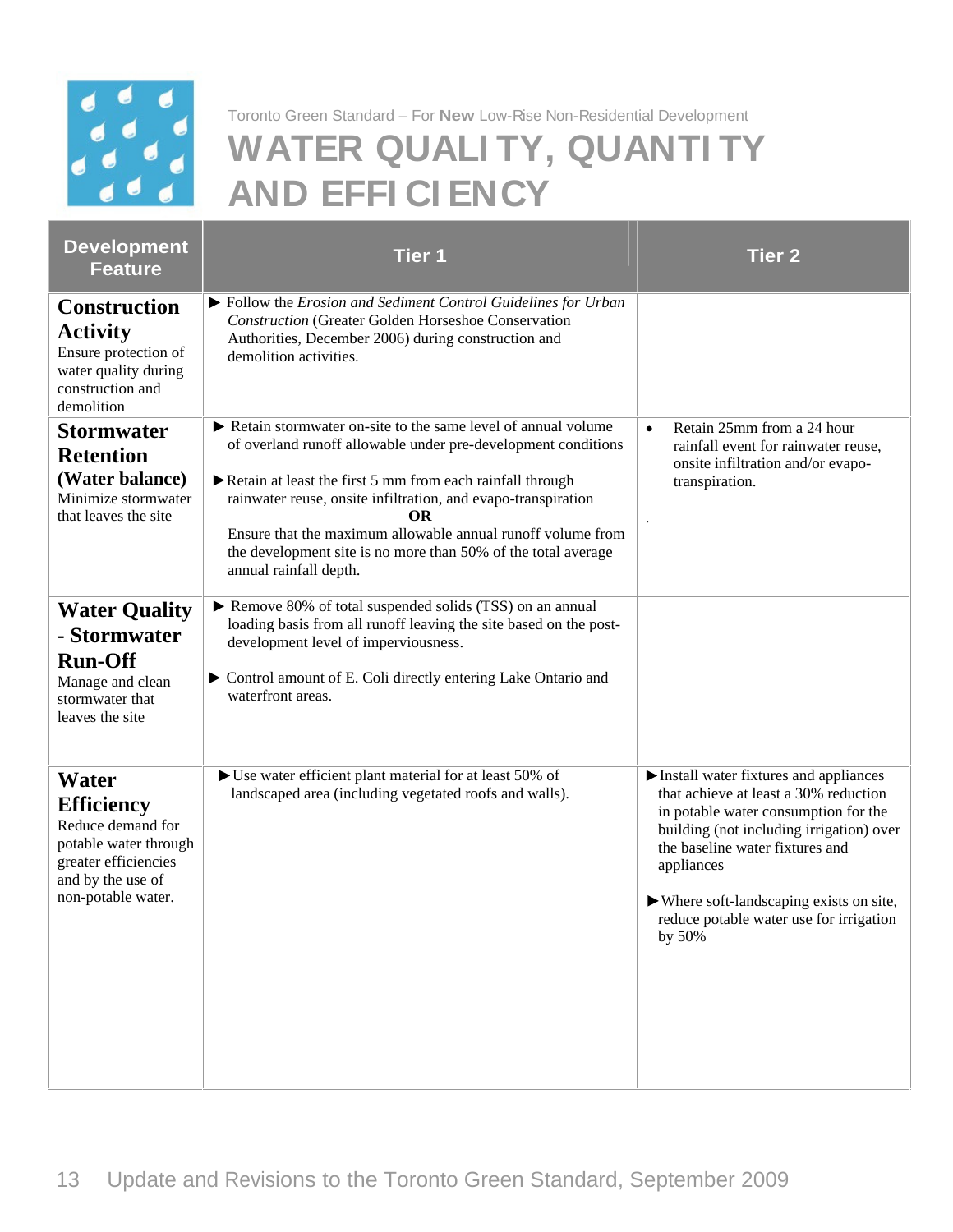

| <b>Development</b><br>Feature                                   | Tier 1                                                                                                                                                                                                                                                                          | Tier 2                                                                                                                          |
|-----------------------------------------------------------------|---------------------------------------------------------------------------------------------------------------------------------------------------------------------------------------------------------------------------------------------------------------------------------|---------------------------------------------------------------------------------------------------------------------------------|
| <b>Urban Forest:</b><br><b>Tree</b><br>Protection               | Adhere to the Tree Protection Policy and standards for tree<br>protection barriers during construction according to<br>Specifications for Construction Near Trees                                                                                                               |                                                                                                                                 |
| Preserve the urban<br>forest                                    | Retain all trees that are 30cm or more DBH (diameter at<br>breast height) in accordance with the City of Toronto Private<br>Tree Protection By-law                                                                                                                              |                                                                                                                                 |
|                                                                 | ▶ Where private property is within a Ravine Protected Area<br>retain trees of all diameters                                                                                                                                                                                     |                                                                                                                                 |
|                                                                 | ▶ Where applicable, protect and retain trees of all diameters<br>adjacent to City of Toronto streets and roadways and City-<br>owned Parkland                                                                                                                                   |                                                                                                                                 |
| <b>Urban Forest:</b><br>Encourage                               | $\blacktriangleright$ Plant a minimum of one tree on-site for every 30m <sup>2</sup> of post<br>development site area covered by soft landscaping                                                                                                                               |                                                                                                                                 |
| <b>Tree Growth</b><br>Enhance the urban<br>forest               | $\blacktriangleright$ Trees in hardscaping: For 2 or more trees planted in<br>primarily hardscaped areas, provide a minimum of volume<br>of $15m^3$ of high quality soil per tree. A single tree planted in<br>hardscape requires a minimum volume of $30 \text{ m}^3$ of soil. |                                                                                                                                 |
|                                                                 | Trees in softscaping: Provide trees planted in softscaping<br>with a minimum volume of $30 \text{ m}^3$ of high quality soil.                                                                                                                                                   |                                                                                                                                 |
|                                                                 | ▶ Provide a watering program for trees for the first 2 years<br>after planting.                                                                                                                                                                                                 |                                                                                                                                 |
| <b>Natural</b><br><b>Heritage: Site</b><br>Protect, restore and | Ensure that at least 50% of vegetation species used in<br>landscaping are native<br>Do not plant any invasive species on properties along streets                                                                                                                               | $\bullet$ 100% of tree species planted must be<br>native species on properties or streets<br>abutting ravines and natural areas |
| enhance the natural<br>heritage system.<br>Protect and increase | abutting ravines and natural areas.                                                                                                                                                                                                                                             | • Where a setback from top-of-bank is<br>required, the setback must be planted                                                  |
| biodiversity.                                                   | ▶ Where a development setback from the top-of-bank of a<br>valley, ravine or bluff or a buffer area is required by the City, all<br>plants must be native species.                                                                                                              | and all plants must be native species.                                                                                          |
|                                                                 |                                                                                                                                                                                                                                                                                 |                                                                                                                                 |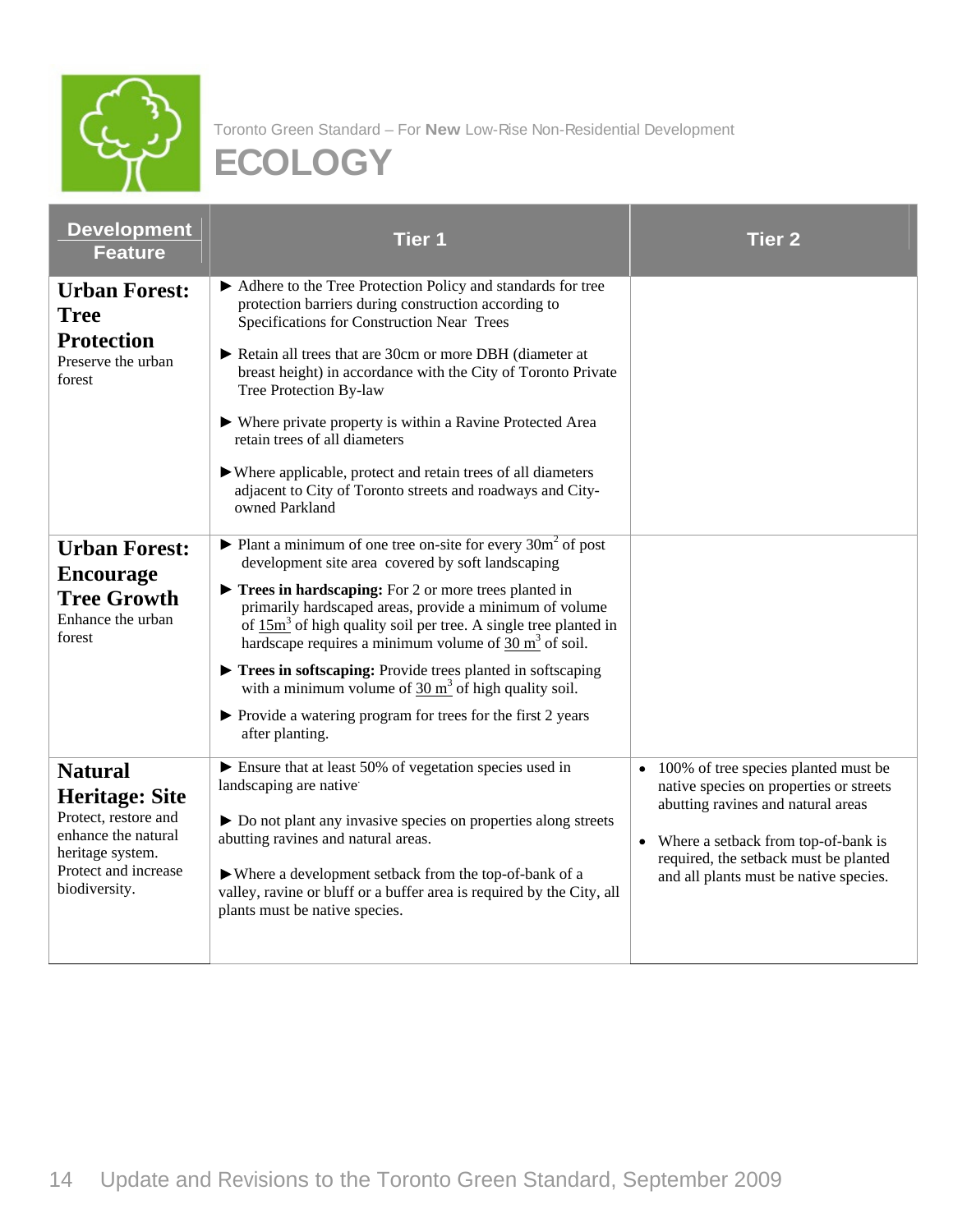

| <b>Development</b><br>Tier 1<br><b>Feature</b>                                                                                                                                                                                                                                                                                                                                                                                                                                                                                                                                                                                                                                                                                | Tier 2                                                                                                                                                                                                                                                                                                                                                                                                                                                                        |
|-------------------------------------------------------------------------------------------------------------------------------------------------------------------------------------------------------------------------------------------------------------------------------------------------------------------------------------------------------------------------------------------------------------------------------------------------------------------------------------------------------------------------------------------------------------------------------------------------------------------------------------------------------------------------------------------------------------------------------|-------------------------------------------------------------------------------------------------------------------------------------------------------------------------------------------------------------------------------------------------------------------------------------------------------------------------------------------------------------------------------------------------------------------------------------------------------------------------------|
| Retain and reuse all uncontaminated on-site soil in areas not<br><b>Soil Quality</b><br>covered by the building and parking footprint or hard<br>and Planting<br>surfaces;<br><b>Conditions:</b><br><b>OR</b><br>Adjust or replace with soil of equal or better quality.<br>Provide growing<br>conditions to support<br>long-term plant<br>survival and growth                                                                                                                                                                                                                                                                                                                                                                |                                                                                                                                                                                                                                                                                                                                                                                                                                                                               |
| Treat glass with a density pattern between 10-28cm apart for<br><b>Glass and</b><br>a minimum of the first 10-12m of a building above grade<br>other design<br>features for<br>OR<br>Mute reflections for a minimum of the first 10-12m of a<br><b>Migratory</b><br>building above grade<br><b>Birds:</b><br>Ensure ground level ventilation grates have a porosity of less<br>Ensure that design<br>than $2cm X 2cm$ .<br>features minimize the<br>risk for migratory bird<br>▶ Where a green roof is constructed that is adjacent to glass<br>collisions.<br>surfaces; ensure that the glass is treated to a height of at least<br>12m above the level of the green roof to prevent potentially<br>fatal window collisions. | $\bullet$ Apply glass treatment to<br>supplementary building and glass<br>features on site (e.g. windbreaks,<br>solariums, etc.)                                                                                                                                                                                                                                                                                                                                              |
| ▶ No up-lighting from exterior light fixtures unless otherwise<br><b>Light Pollution</b><br>permitted through a Heritage designation<br>Reduce nighttime light<br>trespass from the<br>Install exterior light fixtures that are shielded to prevent Glare<br>building and the site<br>and/or Light Trespass onto any neighbouring properties                                                                                                                                                                                                                                                                                                                                                                                  | Eliminate all spotlighting and rooftop<br>vanity lighting on the building<br>$\triangleright$ In Commercial/Institutional buildings,<br>install an automatic device that reduces<br>the outward spillage of internal light by:<br>Reducing the input power to lighting<br>fixtures by at least 50% between the<br>hours of 11 PM and 5 AM.<br>ΩD.<br>Shielding all openings in the envelope<br>with a direct line of sight to any non-<br>emergency light fixture between the |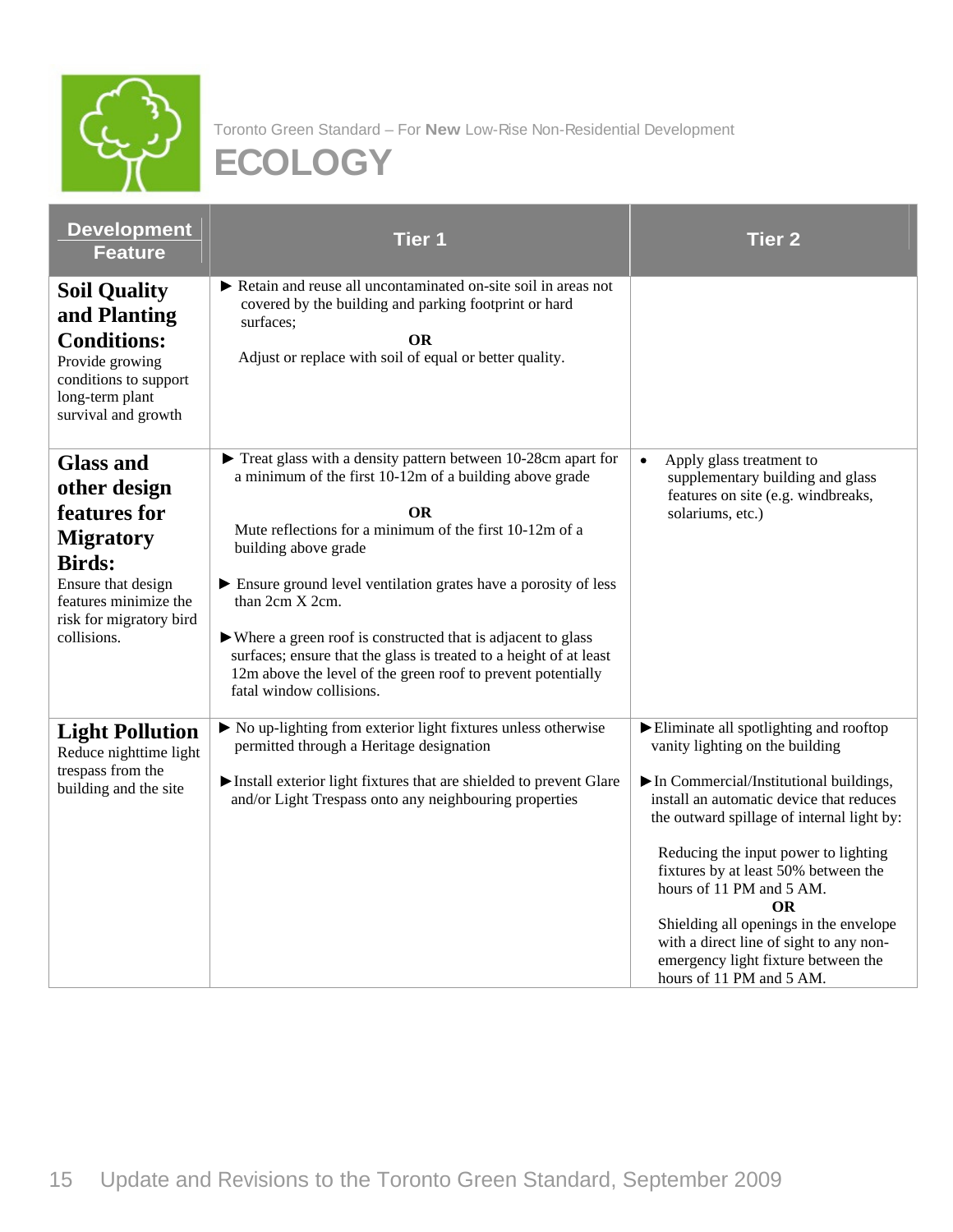

### **SOLI D WASTE**

| Development<br>Feature                                                                                                                | Tier 1 | Tier 2                                                                                                                           |
|---------------------------------------------------------------------------------------------------------------------------------------|--------|----------------------------------------------------------------------------------------------------------------------------------|
| <b>Reuse of</b><br><b>Building</b><br><b>Materials</b><br>Reduce demand for<br>new materials and<br>reduce waste going to<br>landfill |        | • Ensure that at least 5% of a project's<br>materials (based on value) comprise<br>salvaged, refurbished or reused<br>materials. |
| Use of<br><b>Recycled</b><br><b>Materials</b><br>Reduce demand for<br>new materials and<br>increase market for<br>recycled materials  |        | • Ensure that at least 15% of a project's<br>construction materials (based on<br>value) are comprised of recycled<br>content     |
| <b>Construction</b><br>and Demolition<br>Waste<br><b>Management</b><br>Reduce waste going to<br>landfill                              |        | • Recycle at least 75% of non-<br>hazardous construction and demolition<br>debris.                                               |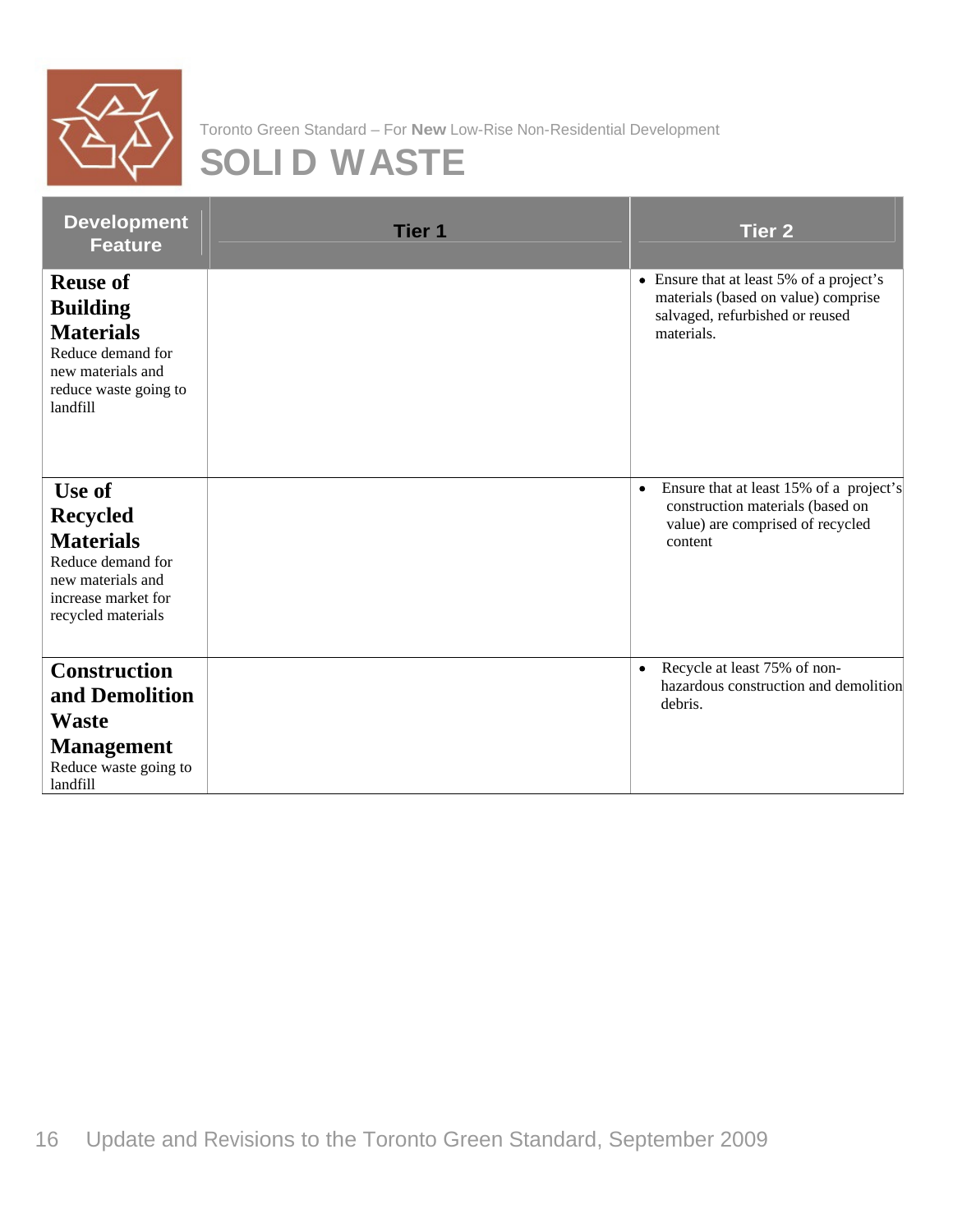

# **AI R QUALI TY**

| Development<br><b>Feature</b>                                                                                                                                                     | Tier 1                                                                                                                                                                                                                                                                                                                                                                                                                                                                                  | Tier 2                                                                                                                                                                                                                                                                                                                                                                                                                                                                                                                                                                                 |
|-----------------------------------------------------------------------------------------------------------------------------------------------------------------------------------|-----------------------------------------------------------------------------------------------------------------------------------------------------------------------------------------------------------------------------------------------------------------------------------------------------------------------------------------------------------------------------------------------------------------------------------------------------------------------------------------|----------------------------------------------------------------------------------------------------------------------------------------------------------------------------------------------------------------------------------------------------------------------------------------------------------------------------------------------------------------------------------------------------------------------------------------------------------------------------------------------------------------------------------------------------------------------------------------|
| Pedestrian<br><b>Infrastructure</b><br>Encourage walking<br>as a clean air<br>alternative                                                                                         | • Provide grading and surface treatment, in<br>accordance with the Toronto Accessibility Design<br>Guidelines                                                                                                                                                                                                                                                                                                                                                                           |                                                                                                                                                                                                                                                                                                                                                                                                                                                                                                                                                                                        |
| <b>Urban Heat</b><br><b>Island</b><br><b>Reduction:</b><br><b>At Grade</b><br>Reduce ambient<br>surface<br>temperatures, and<br>provide shade for<br>human health and<br>comfort. | $\triangleright$ Use high-albedo surface materials for at least $50\%$ of<br>the site's non-roof hardscape.<br>Use open grid pavement for at least 50% of the site's $\vert$<br>non-roof hardscape <sup>3</sup><br>$\Omega$<br>Shade within 5 years at least 50% of hardscape,<br>including driveways, walkways and other hard<br>surfaces.<br>Use a combination of high-albedo surface materials,<br>open grid pavement and shade for at least 50% of the<br>site's non-roof hardscape | $\triangleright$ Use high-albedo surface materials for at least<br>75% of the site's non-roof hardscape.<br>Use open grid pavement for at least 75% of<br>the site's non-roof hardscape<br>OR.<br>Shade at least 75% of hardscape, including<br>driveways, walkways and other hard<br>surfaces.<br>Install a Green wall on an exterior surface<br>that is either free-standing or part of a<br>building to a minimum height of one-storey.<br>Use a combination of high-albedo surface<br>materials, open grid pavement and shade for<br>at least 75% of the site's non-roof hardscape |
| <b>Urban Heat</b><br><b>Island</b><br><b>Reduction:</b><br><b>Roof</b><br>Reduce ambient<br>surface temperatures<br>on/from rooftops                                              | $\triangleright$ Use cool roofing materials for 100% of the available<br>roof space.<br>OΒ<br>Use a combination of a green roof and cool roofing<br>materials for 100% of the available roof space.                                                                                                                                                                                                                                                                                     |                                                                                                                                                                                                                                                                                                                                                                                                                                                                                                                                                                                        |

\*See website for Tier 1 and Tier 2 specification details for all development features: <http://www.toronto.ca/planning/greendevelopment.htm>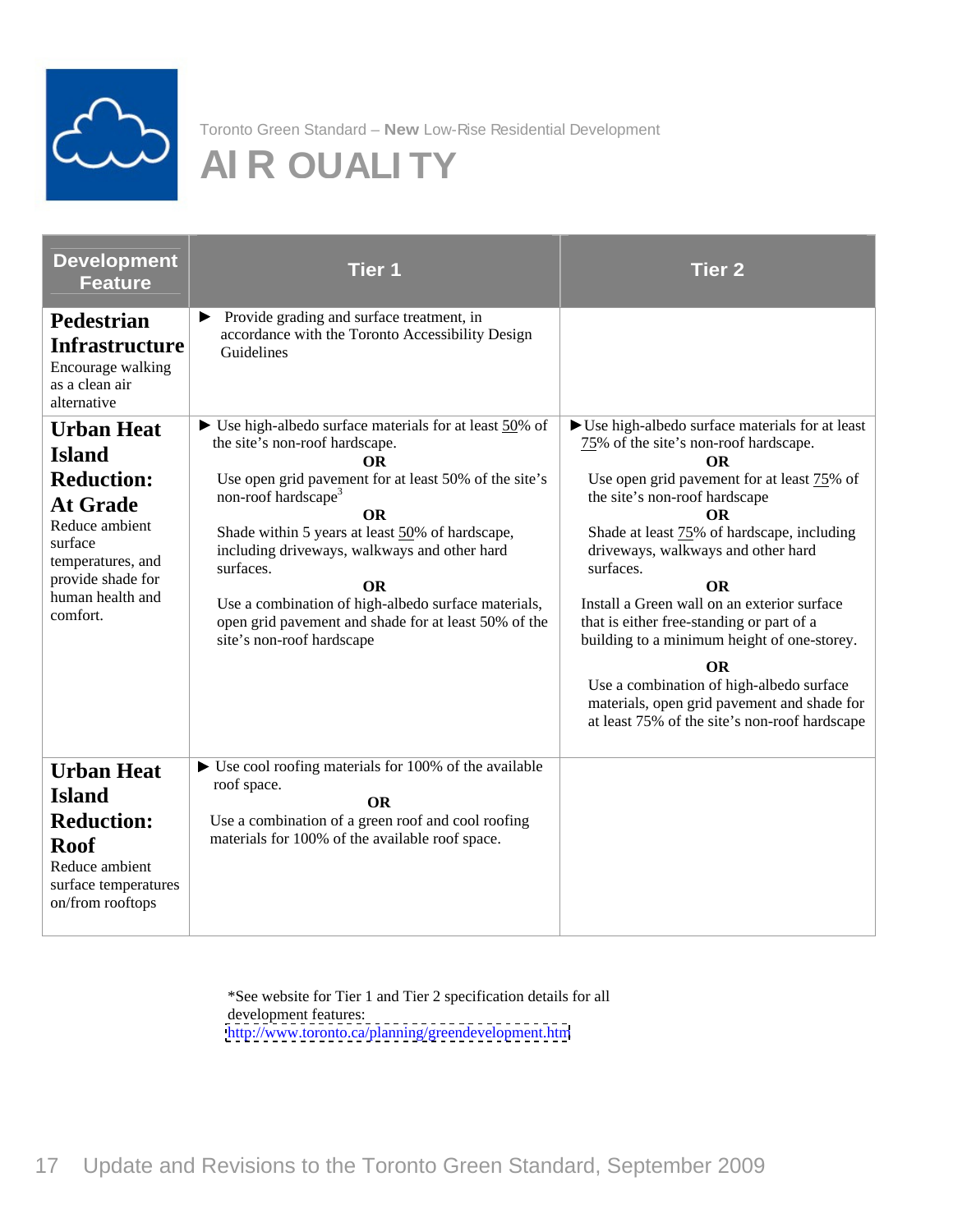

# **GREENHOUSE GAS EMI SSI ONS/ ENERGY EFFI CI ENCY**

| Development<br>Feature                                                                                                     | Tier 1                                                                                                          | Tier 2                                                                                                                                                              |
|----------------------------------------------------------------------------------------------------------------------------|-----------------------------------------------------------------------------------------------------------------|---------------------------------------------------------------------------------------------------------------------------------------------------------------------|
| <b>Minimum</b><br>Energy<br>Performance                                                                                    | $\triangleright$ Design and construct building (s) to achieve at least<br>EnerGuide 80 energy efficiency rating | $\blacktriangleright$ Design and construct building(s) to achieve<br>at least EnerGuide 85 energy efficiency<br>rating                                              |
| Minimize demand<br>for energy through<br>efficient building<br>design                                                      |                                                                                                                 | $\blacktriangleright$ Where supplied, for each unit provide<br>ENERGY STAR compliant refrigerators and<br>dishwashers                                               |
| Renewable<br><b>Energy</b><br>Reduce demand for<br>energy from the grid<br>and encourage<br>renewable energy<br>production |                                                                                                                 | • Use on-site renewable energy technologies to<br>supply at least 5% of the building's total<br>energy use from any one source (i.e. natural<br>gas or electricity) |
| Water<br><b>Heating</b><br>Optimize<br>performance of<br>water heating<br>system                                           |                                                                                                                 | Install an ENERGY STAR compliant water<br>heater<br>OR<br>Tankless water heater.                                                                                    |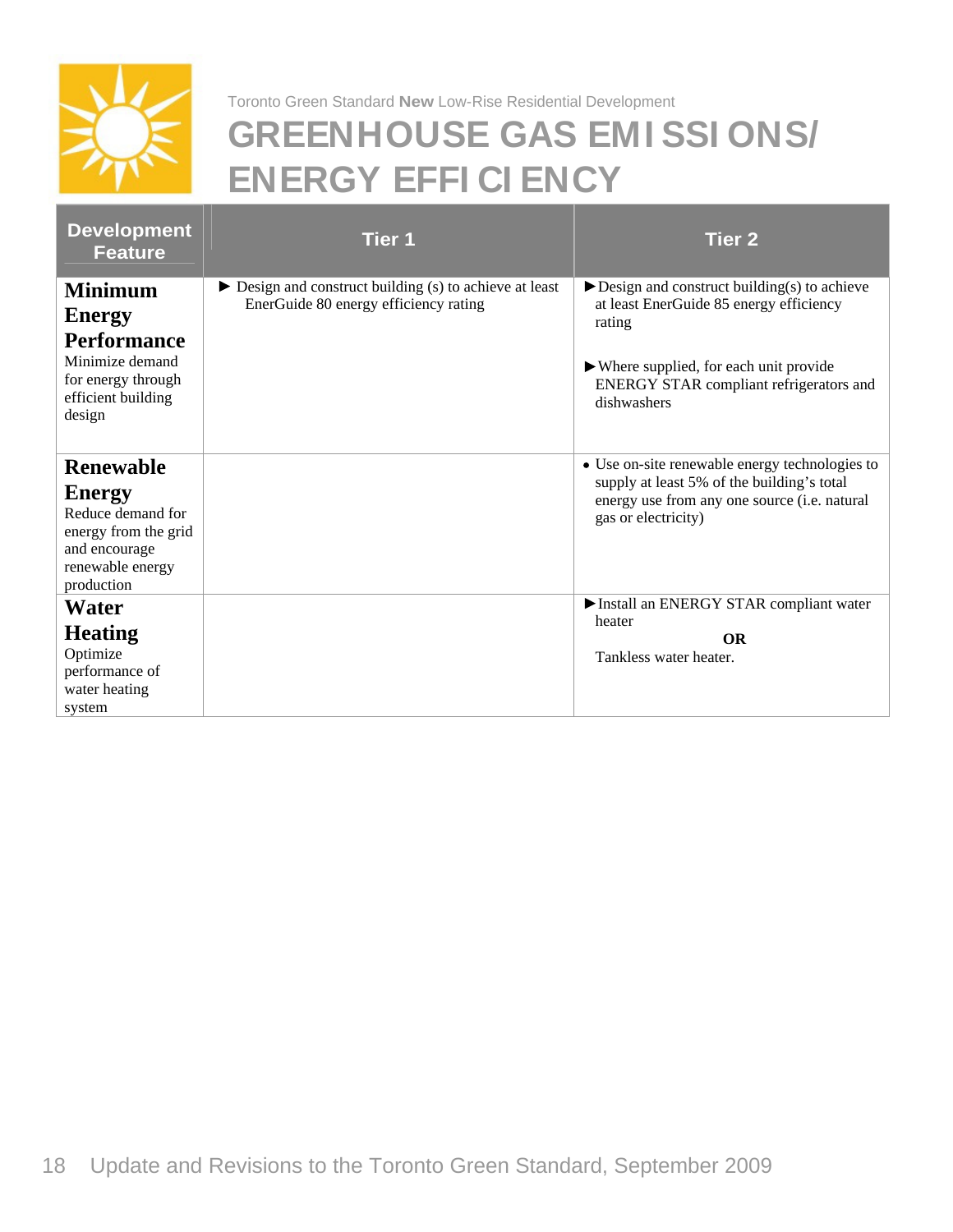

# **WATER QUALI TY, QUANTI TY AND EFFI CI ENCY**

| <b>Development</b><br>Feature                                                                                                         | Tier 1                                                                                                                                                                                                                                                                                                                                                                                                                                                                                                                                                            | Tier 2                                                                                                                                                                                                                                                                                                                                                                                                                                          |
|---------------------------------------------------------------------------------------------------------------------------------------|-------------------------------------------------------------------------------------------------------------------------------------------------------------------------------------------------------------------------------------------------------------------------------------------------------------------------------------------------------------------------------------------------------------------------------------------------------------------------------------------------------------------------------------------------------------------|-------------------------------------------------------------------------------------------------------------------------------------------------------------------------------------------------------------------------------------------------------------------------------------------------------------------------------------------------------------------------------------------------------------------------------------------------|
| <b>Construction</b><br><b>Activity</b><br>Ensure protection of water<br>quality during construction<br>and demolition                 | $\blacktriangleright$ Follow the Erosion and Sediment Control<br><b>Guidelines for Urban Construction (Greater</b><br>Golden Horseshoe Conservation Authorities,<br>December 2006) during construction and<br>demolition activities.                                                                                                                                                                                                                                                                                                                              |                                                                                                                                                                                                                                                                                                                                                                                                                                                 |
| <b>Stormwater</b><br><b>Retention (Water</b><br>balance)<br>Minimize stormwater that<br>leaves the site                               | $\triangleright$ For sites greater than 0.1 hectares, retain<br>stormwater on-site to the same level of<br>annual volume of overland runoff allowable<br>under pre-development conditions<br>$\blacktriangleright$ For sites greater than 0.1 hectares, retain at<br>least the first 5 mm from each rainfall<br>through rainwater reuse, onsite infiltration,<br>and evapotranspiration<br><b>OR</b><br>Ensure that the maximum allowable annual<br>runoff volume from the development site is<br>no more than 50% of the total average<br>annual rainfall depth. | $\bullet$ Retain at least the first 5 mm from each<br>rainfall through rainwater reuse, onsite<br>infiltration, and evapotranspiration                                                                                                                                                                                                                                                                                                          |
| <b>Stormwater Run-</b><br><b>Off</b><br>Manage and clean<br>stormwater that leaves the<br>site                                        | $\blacktriangleright$ Remove 80% of total suspended solids on<br>an annual loading basis from all runoff<br>leaving the site based on the post-<br>development level of imperviousness.<br>Control amount of E. Coli directly entering<br>Lake Ontario and waterfront areas.                                                                                                                                                                                                                                                                                      |                                                                                                                                                                                                                                                                                                                                                                                                                                                 |
| <b>Water Efficiency</b><br>Reduce demand for potable<br>water through greater<br>efficiencies and by the use<br>of non-potable water. | $\triangleright$ Use water efficient plant material for at least<br>50% of landscaped area (including vegetated<br>roofs and walls).                                                                                                                                                                                                                                                                                                                                                                                                                              | $\triangleright$ Ensure that 75% of water fixtures and<br>appliances installed meet or exceed the<br>following standards:<br>• toilets less than 6.0 L or dual flush toilets;<br>$\bullet$ faucets (5.7LPM);<br>$\bullet$ showers (6.6 LPM);<br>· dishwashers (Energy Star models only);<br>• front-loading washing machines.<br>$\blacktriangleright$ Where soft-landscaping exists on site, reduce<br>potable water use for irrigation by 50% |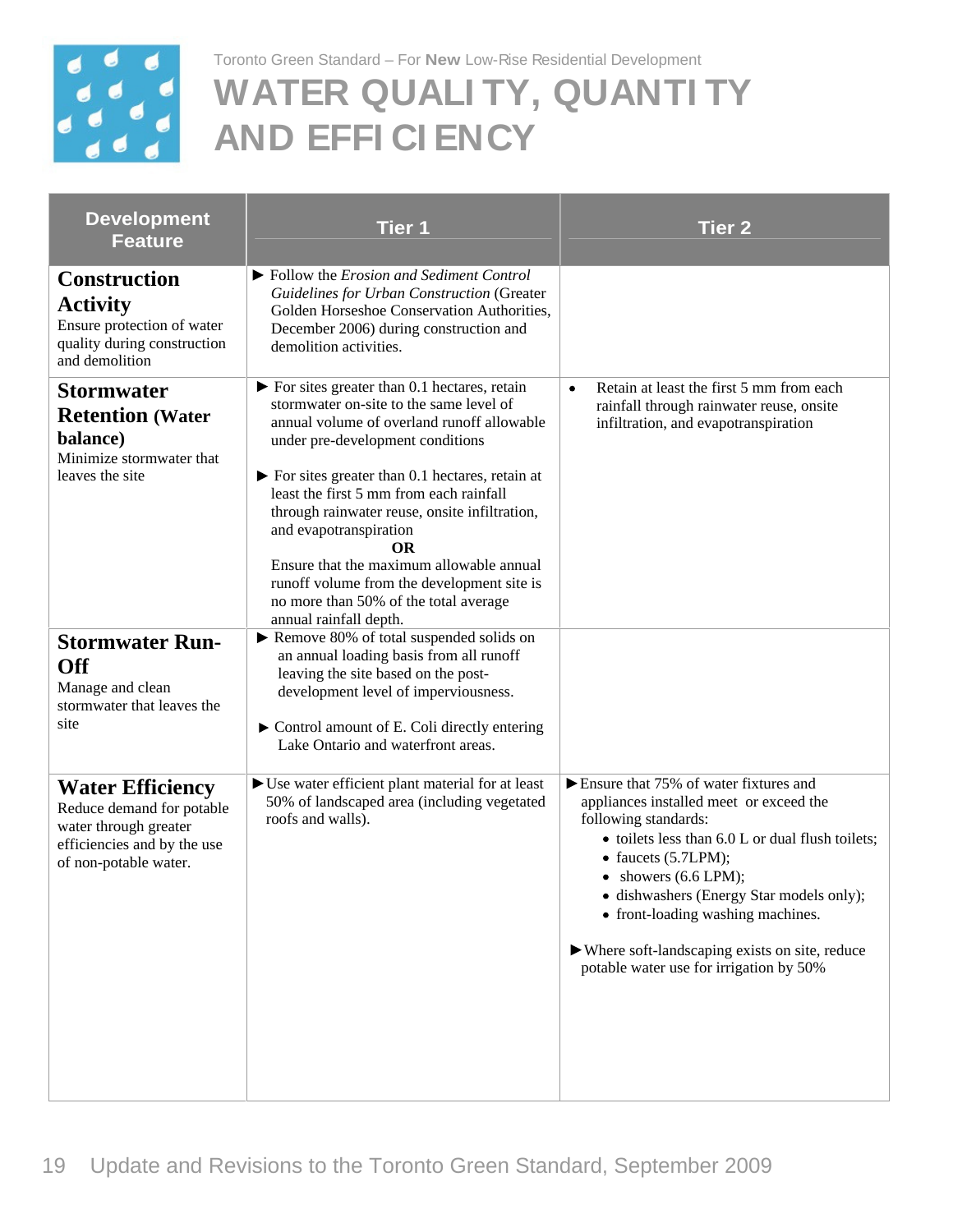

| <b>Development</b><br><b>Feature</b>                                                                                     | Tier 1                                                                                                                                                                                                                                                                                                                                                | Tier 2                                                                                                                                                       |
|--------------------------------------------------------------------------------------------------------------------------|-------------------------------------------------------------------------------------------------------------------------------------------------------------------------------------------------------------------------------------------------------------------------------------------------------------------------------------------------------|--------------------------------------------------------------------------------------------------------------------------------------------------------------|
| <b>Urban Forest:</b><br><b>Tree Protection</b><br>Preserve the urban forest                                              | Adhere to the Tree Protection Policy and<br>standards for tree protection barriers during<br>construction according to Specifications for<br><b>Construction Near Trees</b>                                                                                                                                                                           |                                                                                                                                                              |
|                                                                                                                          | Retain all trees that are 30cm or more DBH<br>(diameter at breast height) in accordance with<br>the City of Toronto Private Tree Protection<br>By-law                                                                                                                                                                                                 |                                                                                                                                                              |
|                                                                                                                          | $\blacktriangleright$ Where private property is within a Ravine<br>Protected Area retain trees of all diameters                                                                                                                                                                                                                                       |                                                                                                                                                              |
|                                                                                                                          | $\blacktriangleright$ Where applicable, protect and retain trees of all $\mid$<br>diameters adjacent to City of Toronto streets<br>and roadways and City-owned Parkland                                                                                                                                                                               |                                                                                                                                                              |
| <b>Urban Forest:</b><br><b>Encourage Tree</b><br>Growth<br>Enhance the urban forest                                      | ▶ Plant at least 1 large growing shade tree per<br>residential lot.<br>$\triangleright$ Trees in hardscaping: For 2 or more trees<br>planted in primarily hardscaped areas, provide<br>a minimum of volume of $15\text{m}^3$ of high quality<br>soil per tree. A single tree planted in<br>hardscape requires a minimum volume of 30<br>$m3$ of soil. |                                                                                                                                                              |
|                                                                                                                          | Trees in softscaping: Provide trees planted in<br>soft landscaping with a minimum volume of<br>$\frac{30 \text{ m}^3}{2}$ of high quality soil.<br>▶ Provide a watering program for trees for the<br>first 2 years after planting.                                                                                                                    |                                                                                                                                                              |
| <b>Natural Heritage:</b><br><b>Site</b><br>Protect and enhance natural<br>habitat. Protect and increase<br>biodiversity. | $\blacktriangleright$ Ensure that at least 50% of vegetation species<br>used in landscaping are native.<br>$\triangleright$ Do not plant any invasive species on<br>properties along streets abutting ravines and<br>natural areas.                                                                                                                   | 100% of tree species planted must be native<br>species on properties or streets abutting<br>ravines and natural areas<br>Where a setback from top-of-bank is |
|                                                                                                                          | ► Where a development setback from the top-of-<br>bank of a valley, ravine or bluff or a buffer<br>area is required by the City, all plants must be<br>native species.                                                                                                                                                                                | required, the setback must be planted and<br>all plants must be native species.                                                                              |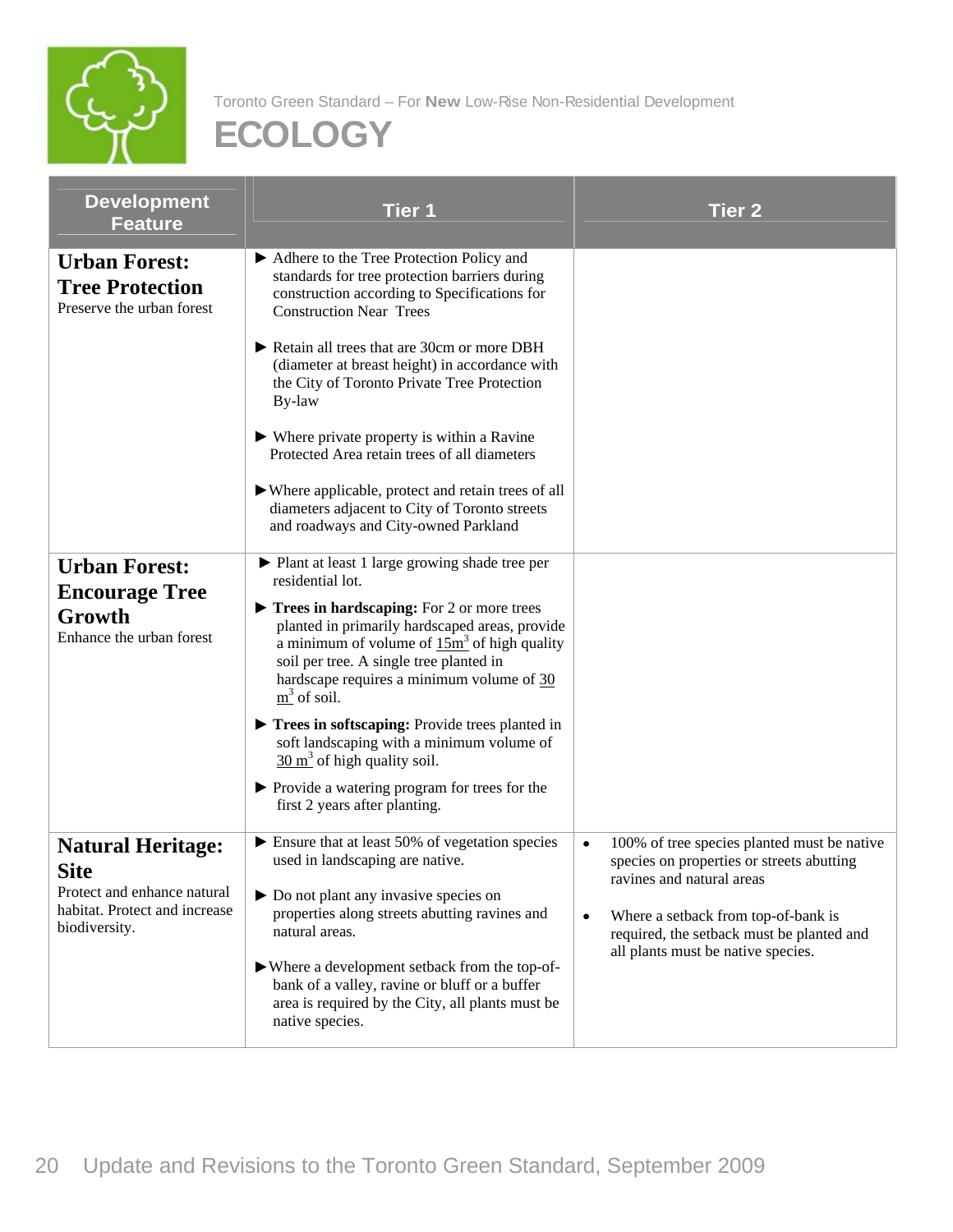

| <b>Development</b><br>Feature                                                                                                                                  | Tier 1                                                                                                                                                                                                                                                                                                                                                                                                      | Tier 2                                                                                                                |
|----------------------------------------------------------------------------------------------------------------------------------------------------------------|-------------------------------------------------------------------------------------------------------------------------------------------------------------------------------------------------------------------------------------------------------------------------------------------------------------------------------------------------------------------------------------------------------------|-----------------------------------------------------------------------------------------------------------------------|
| <b>Soil Quality and</b><br><b>Planting</b><br><b>Conditions</b><br>Provide growing conditions<br>to support long-term plant<br>survival and growth             | ▶ Protect soils from compaction during<br>construction.<br>Retain and reuse soil on site in all areas not<br>covered by the building footprint or required<br>hard surfaces, or adjust or replace with soil of<br>equal or better quality.                                                                                                                                                                  |                                                                                                                       |
| <b>Glass and other</b><br>design features for<br><b>Migratory Birds:</b><br>Ensure that design features<br>minimize the risk for<br>migratory bird collisions. | ▶ Where abutting ravines or natural areas:<br>Treat glass with a density pattern between 10-<br>28cm apart for a minimum of the first 10-12m<br>of a building above grade or the mature height<br>of adjacent vegetation<br><b>OR</b><br>Mute reflections for a minimum of the first<br>12m of a building above grade.<br>Ensure ground level ventilation grates have a<br>porosity of less than 2cm X 2cm. | • Apply glass treatment to supplementary<br>building and glass features on site (e.g.<br>windbreaks, solariums, etc.) |
| <b>Light Pollution</b><br>Reduce nighttime glare and<br>light trespass from the<br>building and the site                                                       | $\triangleright$ No up-lighting from exterior light fixtures<br>$\blacktriangleright$ Install exterior light fixtures that are shielded to $\vert$<br>prevent Glare and/or Light Trespass onto any<br>neighbouring properties                                                                                                                                                                               |                                                                                                                       |